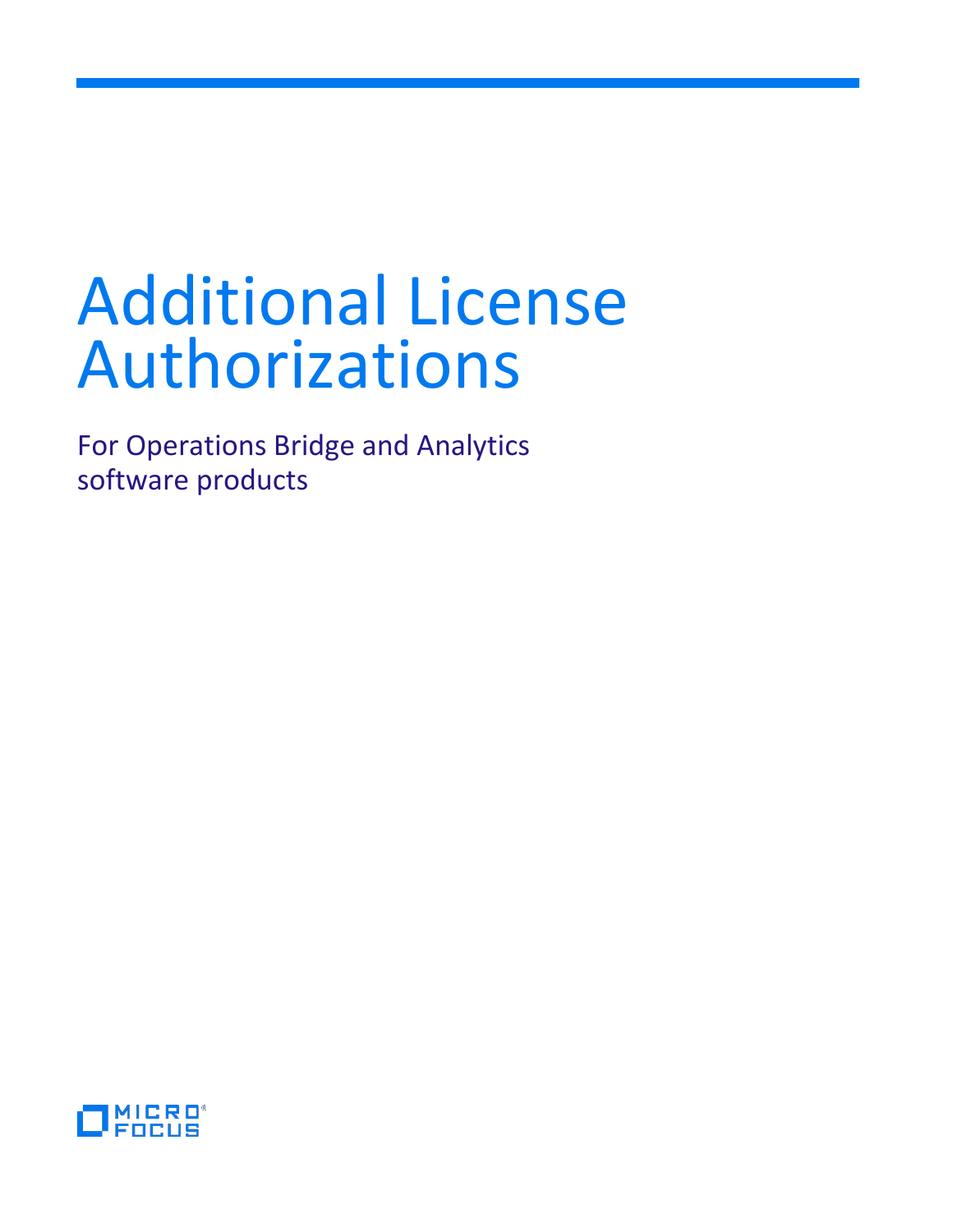# **Products and suites covered**

| <b>Products</b>                                                                                                                                           | E-LTU or<br>E-Media<br>available <sup>*</sup> | <b>Perpetual License</b><br>Non-production<br>use category ** | <b>Term License</b><br>Non-production<br>use category (if<br>available) |
|-----------------------------------------------------------------------------------------------------------------------------------------------------------|-----------------------------------------------|---------------------------------------------------------------|-------------------------------------------------------------------------|
| BAC Application Management 360 (previously called HPE BAC<br>Application Management 360)                                                                  | Yes                                           | Class 1                                                       | Class 3                                                                 |
| BAC Application Management 360 with SLM (previously called HPE BAC<br>Application Management 360 with SLM)                                                | Yes                                           | Class 1                                                       | Class 3                                                                 |
| BSM Application Performance Management 360 (previously called HPE<br><b>BSM Application Performance Management 360)</b>                                   | Yes                                           | Class 1                                                       | Class 3                                                                 |
| BSM Application Performance Management 360 Advanced (previously<br>called HPE BSM Application Performance Management 360 Advanced)                        | Yes                                           | Class 1                                                       | Class 3                                                                 |
| BSM Diagnostics, BAC Diagnostics (previously called HPE BSM<br>Diagnostics, HPE BAC Diagnostics)                                                          | Yes                                           | Class 1                                                       | Class 3                                                                 |
| Business Process Monitor (previously called HPE Business Process<br>Monitor)                                                                              | Yes                                           | Class 1                                                       | Class 3                                                                 |
| Business Process Monitor Premium Edition (previously called HPE<br><b>Business Process Monitor Premium Edition)</b>                                       | Yes                                           | Class 1                                                       | Class 3                                                                 |
| Business Process Monitor Ultimate Edition (previously called HPE<br><b>Business Process Monitor Ultimate Edition)</b>                                     | Yes                                           | Class 1                                                       | Class 3                                                                 |
| Business Service Level Management (previously called HPE Business<br>Service Level Management)                                                            | Yes                                           | Class 1                                                       | Class 3                                                                 |
| Cloud Optimizer Express Edition (previously called HPE Cloud Optimizer<br>Express Edition and HP Virtualization Performance Viewer Express<br>Edition)    | Yes                                           | Class 1                                                       | Class 3                                                                 |
| Cloud Optimizer Premium Edition (previously called HPE Cloud Optimizer<br>Premium Edition and HP Virtualization Performance Viewer Premium<br>Edition)    | Yes                                           | Class 1                                                       | Class 3                                                                 |
| Cloud Optimizer Standard Edition (previously called HPE Cloud Optimizer<br>Standard Edition and HP Virtualization Performance Viewer Standard<br>Edition) | Yes                                           | Class 1                                                       | Class 3                                                                 |
| Diagnostics Premium Edition (previously called HPE Diagnostics Premium<br>Edition)                                                                        | Yes                                           | Class 1                                                       | Class 3                                                                 |
| Diagnostics Ultimate Edition (previously called HPE Diagnostics Ultimate<br>Edition)                                                                      | Yes                                           | Class 1                                                       | Class 3                                                                 |
| End User Management (previously called HPE End User Management)                                                                                           | Yes                                           | Class 1                                                       | Class 3                                                                 |
| GlancePlus (previously called HPE GlancePlus)                                                                                                             | Yes                                           | Class 2                                                       | Class 3                                                                 |
| GlancePlus Pak (previously called HPE GlancePlus Pak)                                                                                                     | Yes                                           | Class 2                                                       | Class 3                                                                 |
| Monitoring Automation for Composite Applications (previously called<br>HPE Monitoring Automation for Composite Applications)                              | Yes                                           | Class 2                                                       | Class 3                                                                 |
| Operations Bridge Business Value Dashboard Add-On (previously called<br>HPE Operations Bridge Business Value Dashboard Add-On)                            | Yes                                           | Class 1                                                       | Class 3                                                                 |
| Operations Bridge Express Edition Management Pack (previously called<br>HPE Operations Bridge Express Edition Management Pack)                            | Yes                                           | Class 1                                                       | Class 3                                                                 |
| Operations Bridge Management Pack (previously called HPE Operations<br><b>Bridge Management Pack)</b>                                                     | Yes                                           | Class $1***$                                                  | Class 3                                                                 |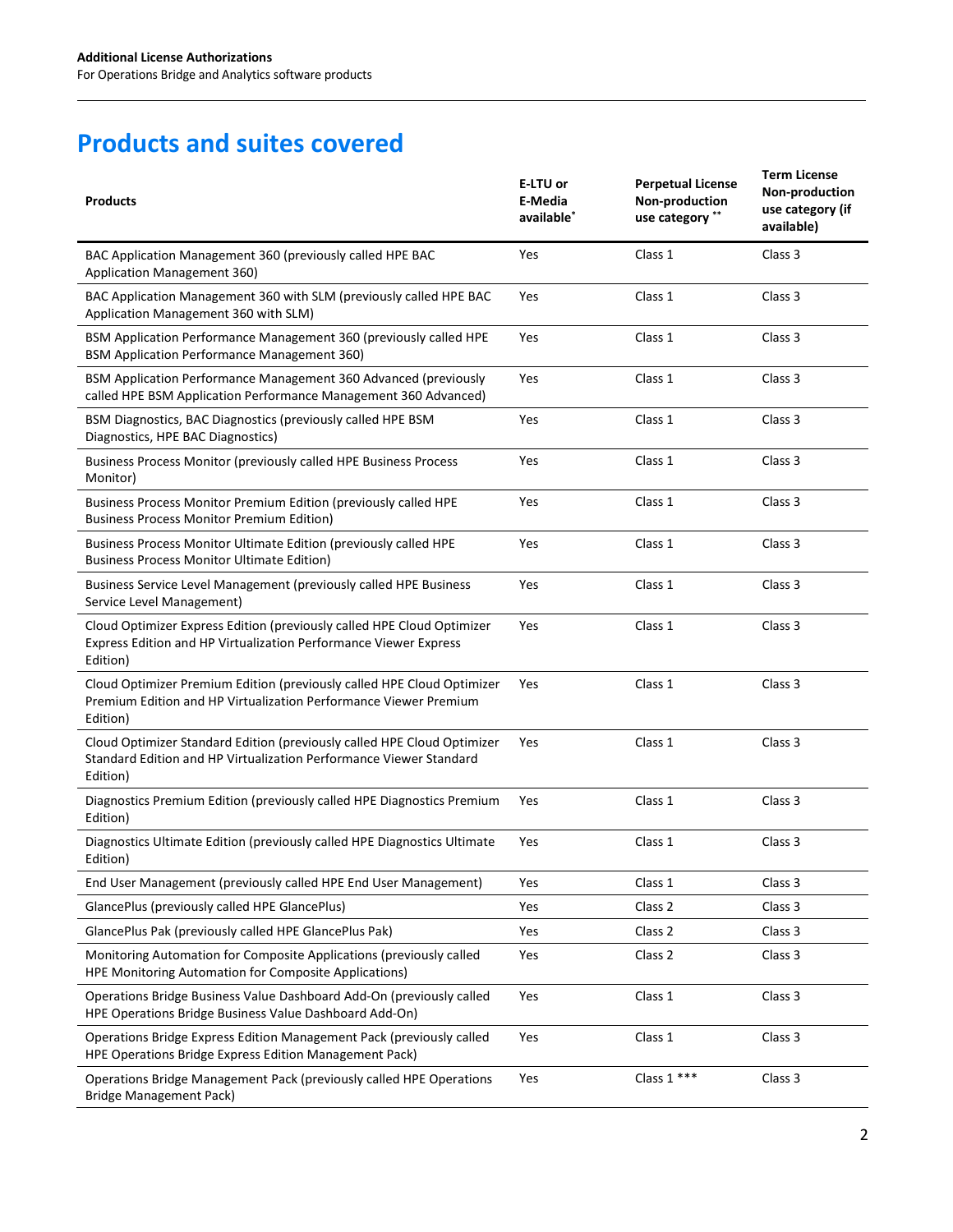For Operations Bridge and Analytics software products

| <b>Products</b>                                                                                                                                | E-LTU or<br>E-Media<br>available <sup>*</sup> | <b>Perpetual License</b><br>Non-production<br>use category ** | <b>Term License</b><br>Non-production<br>use category (if<br>available) |
|------------------------------------------------------------------------------------------------------------------------------------------------|-----------------------------------------------|---------------------------------------------------------------|-------------------------------------------------------------------------|
| Operations Bridge Reporter (previously called HPE Operations Bridge<br>Reporter and HPE Service Health Reporter)                               | Yes                                           | Class 1                                                       | Class <sub>3</sub>                                                      |
| Operations Bridge System Collector Add-On (previously called HPE<br>Operations Bridge System Collector Add-On)                                 | Yes                                           | Class 1                                                       | Class 3                                                                 |
| Operations Bridge System Collector Add-On Version 2                                                                                            | Yes                                           | Class 1                                                       | Class 3                                                                 |
| Operations Bridge System Collector Express Edition Add-On (previously<br>called HPE Operations Bridge System Collector Express Edition Add-On) | Yes                                           | Class 1                                                       | Class 3                                                                 |
| Operations Bridge System Collector SLM Add-On (previously called HPE<br>Operations Bridge System Collector SLM Add-On)                         | Yes                                           | Class 1                                                       | Class 3                                                                 |
| Operations Bridge System Collector SLM SHA Add-On (previously called<br>HPE Operations Bridge System Collector SLM SHA Add-On)                 | Yes                                           | Class 1                                                       | Class 3                                                                 |
| Operations Bridge Topology Based Event Correlation Add-On (previously<br>called HPE Operations Bridge Topology Based Event Correlation Add-On) | Yes                                           | Class 1                                                       | Class 3                                                                 |
| Operations Manager (previously called HPE Operations Manager)                                                                                  | Yes                                           | Class 2                                                       | Class 3                                                                 |
| Operations Manager i (previously called HPE Operations Manager i)                                                                              | Yes                                           | Class 2                                                       | Class 3                                                                 |
| Operations Manager i Management Pack (previously called HPE<br><b>Operations Manager i Management Pack)</b>                                    | Yes                                           | Class 1                                                       | Class 3                                                                 |
| Operations Smart Plug-ins (previously called HPE Operations Smart Plug-<br>ins)                                                                | Yes                                           | Class $2***$                                                  | Class 3                                                                 |
| Operations Target Connector (previously called HPE Operations Target<br>Connector)                                                             | Yes                                           | Class 2                                                       | Class 3                                                                 |
| Performance Manager (previously called HPE Performance Manager)                                                                                | Yes                                           | Class 2                                                       | Class 3                                                                 |
| Real User Monitor (previously called HPE Real User Monitor)                                                                                    | Yes                                           | Class 1                                                       | Class 3                                                                 |
| Real User Monitor Premium Edition (previously called HPE Real User<br>Monitor Premium Edition)                                                 | Yes                                           | Class 1                                                       | Class 3                                                                 |
| Real User Monitor Ultimate Edition (previously called HPE Real User<br><b>Monitor Ultimate Edition)</b>                                        | Yes                                           | Class 1                                                       | Class 3                                                                 |
| Reporter (previously called HPE Reporter)                                                                                                      | Yes                                           | Class 2                                                       | Class 3                                                                 |
| Service Health Analyzer (previously called HPE Service Health Analyzer)                                                                        | Yes                                           | Class 1                                                       | Class 3                                                                 |
| SiteScope (previously called HPE SiteScope)                                                                                                    | Yes                                           | Class 1                                                       | Class 3                                                                 |
| SiteScope Premium Edition (previously called HPE SiteScope Premium<br>Edition)                                                                 | Yes                                           | Class 1                                                       | Class 3                                                                 |
| SiteScope Ultimate Edition (previously called HPE SiteScope Ultimate<br>Edition)                                                               | Yes                                           | Class 1                                                       | Class 3                                                                 |
| System Availability Management (previously called HPE System<br><b>Availability Management)</b>                                                | Yes                                           | Class 1                                                       | Class 3                                                                 |

Operations software products are also sold in various combinations.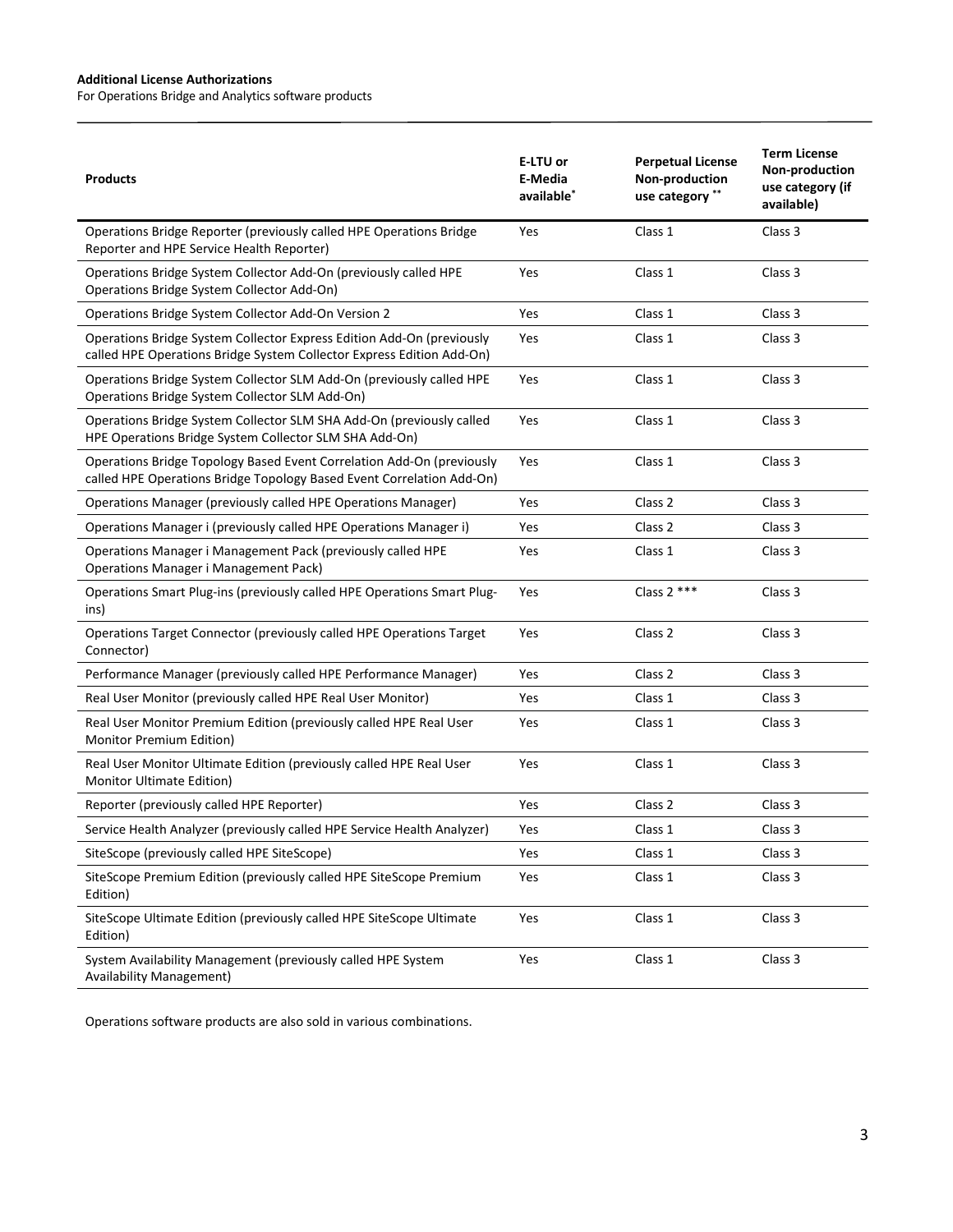For Operations Bridge and Analytics software products

| <b>Suites</b>                                                                                                                    | E-LTU or<br>E-Media<br>available <sup>*</sup> | <b>Perpetual License</b><br>Non-production<br>use category ** | <b>Term License</b><br>Non-production<br>use category (if<br>available) |
|----------------------------------------------------------------------------------------------------------------------------------|-----------------------------------------------|---------------------------------------------------------------|-------------------------------------------------------------------------|
| Operations Bridge Express Edition Suite (previously called HPE<br>Operations Bridge Express Edition Suite)                       | Yes                                           | Class 1                                                       | Class <sub>3</sub>                                                      |
| Operations Bridge Suite Express Edition V2                                                                                       | Yes                                           | Class 1                                                       | Class 3                                                                 |
| Operations Bridge Express Edition 1 Unit Software                                                                                | Yes                                           | Class 1                                                       | Class 3                                                                 |
| Operations Bridge Premium Edition Suite (previously called HPE<br>Operations Bridge Premium Edition Suite)                       | Yes                                           | Class 1                                                       | Class 3                                                                 |
| Operations Bridge Premium Edition 1 Unit Software                                                                                | Yes                                           | Class 1                                                       | Class 3                                                                 |
| Operations Bridge Ultimate Edition Suite (previously called HPE<br><b>Operations Bridge Ultimate Edition Suite)</b>              | Yes                                           | Class 1                                                       | Class 3                                                                 |
| Operations Bridge Ultimate Edition Suite version 2 (previously called HPE<br>Operations Bridge Ultimate Edition Suite version 2) | Yes                                           | Class 1                                                       | Class 3                                                                 |
| Operations Bridge Ultimate Edition Suite version 3 (previously called HPE<br>Operations Bridge Ultimate Edition Suite version 3) | Yes                                           | Class 1                                                       | Class 3                                                                 |
| Operations Bridge Ultimate Edition 1 Unit Software                                                                               | Yes                                           | Class 1                                                       | Class 3                                                                 |
| Operations Manager for Linux Basic Suite (previously called HPE<br>Operations Manager for Linux Basic Suite)                     | Yes                                           | Class $3***$                                                  | Class 3                                                                 |

\* Any product sold as E-LTU or E-Media shall be delivered electronically regardless of any contrary designation in a purchase order.

\*\* Non-production use rights, if any, can be found at **[software.microfocus.com/legal/software-licensing](https://software.microfocus.com/legal/software-licensing)**.

\*\*\* Except for ComTrade Smart Plug-in for Citrix, ComTrade Smart Plug-in for Documentum, ComTrade Smart Plug-in for Siebel, Operations Smart Plug-in for IBM DB2, Operations Smart Plug-in for Oracle Tuxedo, Operations Smart Plug-in for PeopleSoft, Nastel APWMQ Smart Plug-in, Operations Smart Plug-in for Remedy and Operations Bridge Management Pack for Citrix, which all are Class 3. \*\*\*\* Where customers require non-production licenses, individual non-production component licenses should be purchased.

# **Definitions**

Capitalized terms not otherwise defined in this ALA document are defined in the governing agreement.

| <b>Term</b>                            | <b>Definition</b>                                                                                                                                                                                                                                                                                                                                                                                                                                     |
|----------------------------------------|-------------------------------------------------------------------------------------------------------------------------------------------------------------------------------------------------------------------------------------------------------------------------------------------------------------------------------------------------------------------------------------------------------------------------------------------------------|
| Application Instance or<br>Applnstance | Means a monitored environment running an instance of an application                                                                                                                                                                                                                                                                                                                                                                                   |
|                                        | For .NET based application, Applnstance is one windows process that runs .NET (one worker<br>processes).                                                                                                                                                                                                                                                                                                                                              |
|                                        | For Citrix, Applnstance is any monitored XenApp, XenServer, XenDesktop, Web Interface, License<br>Server, Provisioning Services, or Secure Gateway hosted on one hostname.                                                                                                                                                                                                                                                                            |
|                                        | For DB2 databases, an Applnstance is one DB2 Database Instance as identified by a DB2 Instance<br>٠<br>User on a given system. For EMC Documentum, AppInstance is any monitored Content Server, Index<br>Server, xPlore Indexing Server, Web Based Applications (WebTop, DA, DAM), Web Content Publishing<br>Services (SCS, IDS), Distributed Content Services (BOCS, DMS), or Content Transformation Services<br>(DTS, ADTS) hosted on one hostname. |
|                                        | For Java based applications, Applnstance is one JVM.                                                                                                                                                                                                                                                                                                                                                                                                  |
|                                        | For Microsoft Enterprise Servers (e.g., Exchange, Active Directory, Office Communications Server,<br>SharePoint, Biztalk, ISA etc.) AppInstance is any monitored installation of any of the Servers.                                                                                                                                                                                                                                                  |
|                                        | For Microsoft SQL Server, Applnstance is one SQL Server service with its own port, logins and set of<br>٠<br>system and user databases.                                                                                                                                                                                                                                                                                                               |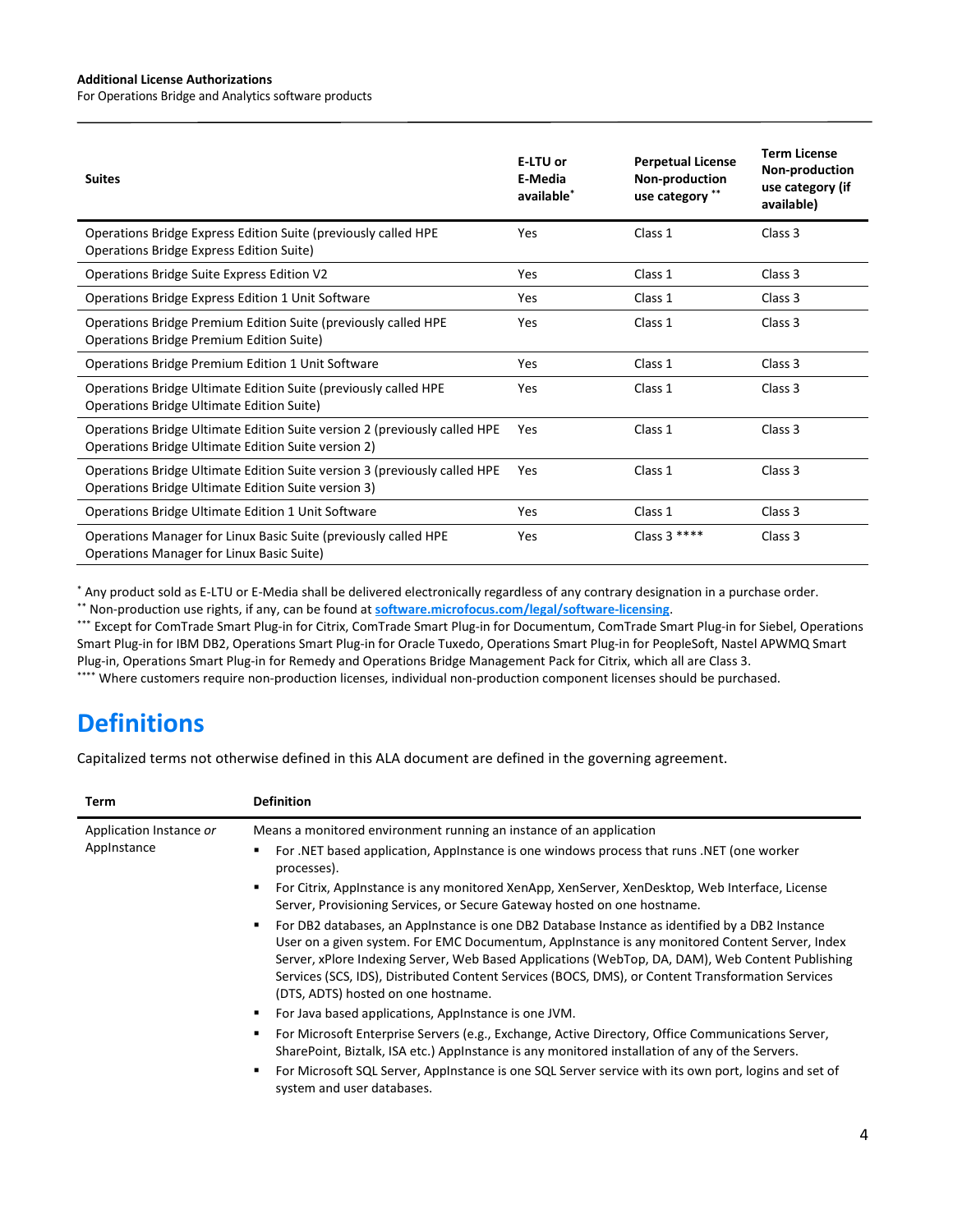| Term                                     | <b>Definition</b>                                                                                                                                                                                                                                                                                                                                                                                                                                                                                         |
|------------------------------------------|-----------------------------------------------------------------------------------------------------------------------------------------------------------------------------------------------------------------------------------------------------------------------------------------------------------------------------------------------------------------------------------------------------------------------------------------------------------------------------------------------------------|
|                                          | For an Oracle database, AppInstance is one SID (Oracle system ID) in a database environment,<br>including the RDBMS software, table structure, stored procedures and other functionality.<br>For PeopleTools servers, an AppInstance is one of Application Server, Batch Server (Process<br>п                                                                                                                                                                                                             |
|                                          | Scheduler), Database Server, Web Server.<br>For SAP NetWeaver ABAP stack, AppInstance is one Dialog or Central Instance. For NetWeaver Java<br>٠<br>stack, AppInstance is one JVM. Technically, for SAP NetWeaver AppInstance is the unique<br>combination of the hostname, System ID of the SAP system and System Number of the SAP system<br>(two-digit numeric value) to identify an instance.<br>For Siebel, AppInstance is one database instance, one application server or one web server. For<br>٠ |
|                                          | Siebel CRM, AppInstance is any monitored Siebel application server, Gateway name server, web<br>server with Web Server Extension, Siebel Analytics, or Oracle Business Intelligence services hosted on<br>one hostname.                                                                                                                                                                                                                                                                                   |
|                                          | For Sybase and Informix Server, AppInstance is one Server with its own logins and set of system and<br>user databases.                                                                                                                                                                                                                                                                                                                                                                                    |
|                                          | For Tuxedo servers, Appinstance is one Tuxedo instance.                                                                                                                                                                                                                                                                                                                                                                                                                                                   |
|                                          | For Web Application Servers, AppInstance is one Server that runs on a Java Virtual Machine (JVM)<br>and has its own configuration.                                                                                                                                                                                                                                                                                                                                                                        |
|                                          | For WebSphere, WebLogic and JBoss Application Servers, an AppInstance is one JVM that can be<br>deployed standalone or clustered, and hosts and executes Java EE applications. For WMQ<br>AppInstance is one MQ Queue Manager instance.                                                                                                                                                                                                                                                                   |
|                                          | For WMQ Applnstance is one MQ Queue Manager instance. For CICS and IMS applications,<br>AppInstance is one CICS/IMS region that the monitored application (or part of it) is being hosted in.                                                                                                                                                                                                                                                                                                             |
| <b>Application Monitor</b>               | Means any discrete physical Instance of the monitored application, whether on the same or separate<br>servers within your infrastructure.                                                                                                                                                                                                                                                                                                                                                                 |
| <b>Application Server</b>                | Means software that executes business or application logic that is made available to a web server for<br>processing requests. Application Servers are typically J2EE application servers or .NET application servers.                                                                                                                                                                                                                                                                                     |
| <b>BPM Targets</b>                       | Means a script running on a given host that is used for monitoring an application. There can be more<br>than one transaction timer in a BPM Target.                                                                                                                                                                                                                                                                                                                                                       |
| <b>BPM Transaction</b>                   | Means monitored start and stop point step in a script that is used for calculating performance and<br>availability.                                                                                                                                                                                                                                                                                                                                                                                       |
| <b>Business Process</b>                  | Means the business workflow required to achieve a particular task or goal.                                                                                                                                                                                                                                                                                                                                                                                                                                |
| Cloud Service<br>Infrastructure Instance | Means an infrastructure as a service instance which may include compute, network, storage or container<br>instances in the cloud such as AWS EC2, AWS S3, AWS ECS, Azure VM, Azure Container Service etc.                                                                                                                                                                                                                                                                                                 |
| Cloud Service Platform<br>Instance       | Means a platform as a service instance which may include applications such as databases, load balancers,<br>middleware, analytics etc.                                                                                                                                                                                                                                                                                                                                                                    |
| <b>Clustered Computer</b>                | Means a group of servers or other resources that act like a single system and enable high availability and<br>in some cases, load balancing and parallel processing.                                                                                                                                                                                                                                                                                                                                      |
| Configuration Item                       | Means a physical, logical or conceptual entity that is part of the environment, has configurable<br>attributes, and is important to the business.                                                                                                                                                                                                                                                                                                                                                         |
| <b>CPU</b>                               | Means a system that contains a single central processing unit with a single integrated circuit package<br>with a single discrete processing core.                                                                                                                                                                                                                                                                                                                                                         |
| Dashboard                                | Means an easy to read, single webpage, real-time user interface, showing a graphical presentation of the<br>current status (snapshot) and historical trends of an organization's key performance indicators (KPIs) to<br>enable instantaneous and informed decisions to be made at a glance. In Business Value Dashboard, each<br>webpage or hyperlink launching a new webpage is counted as a Dashboard.                                                                                                 |
| Device                                   | Means an addressable entity, physical or virtual, including but not limited to router, switch, bridge, hub,<br>ATM, end user, PC, laptops, handheld device or printer that resides within the range defined for<br>interrogation and asset tracking.                                                                                                                                                                                                                                                      |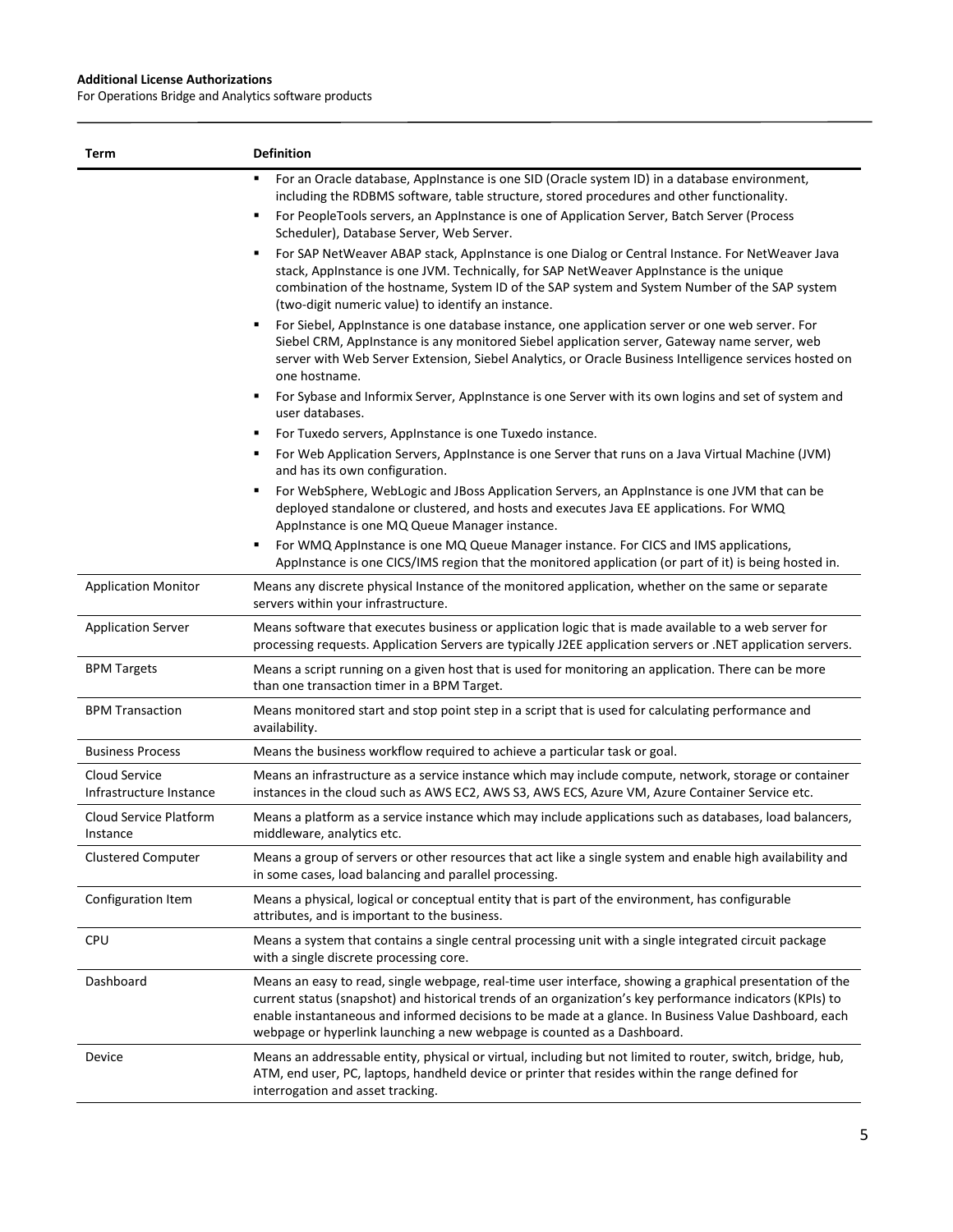| Term                                                                  | <b>Definition</b>                                                                                                                                                                                                                                                                                                                                                                                   |
|-----------------------------------------------------------------------|-----------------------------------------------------------------------------------------------------------------------------------------------------------------------------------------------------------------------------------------------------------------------------------------------------------------------------------------------------------------------------------------------------|
| <b>Diagnostics Collectors</b>                                         | Means an agent which monitors application components which are not part of the Application Server.<br>Such components include, but are not limited to SAP ABAP servers, Databases, VMware vCenter, IBM<br>WebSphere MQ, etc.                                                                                                                                                                        |
| E-LTU and E-Media                                                     | Means products which are electronically delivered only, and as such any reference to FOB Destination or<br>delivery methods that are stated on your purchase order other than electronic shall be null and void with<br>respect to these E-LTU or E-Media products.                                                                                                                                 |
| <b>Enterprise Application</b><br>Monitors                             | Means SiteScope monitors which require an additional license and are not available in the SiteScope<br>product.                                                                                                                                                                                                                                                                                     |
| Fail or Failover                                                      | Means a backup operation that automatically switches the functions of a primary system to a standby<br>server if the primary system fails or is temporarily taken out of service.                                                                                                                                                                                                                   |
| Foundation                                                            | Means a single Instance of the core or primary components of a software application which enable its<br>basic functionality, and without which the additional modules available for the application are unable to<br>operate. Foundation software may be installed on one or multiple servers, depending on the specific<br>architecture required to enable the functioning of the single Instance. |
| Hypervisor                                                            | Means Operating System Instance which allows multiple Virtual Machines to share physical hardware<br>resources                                                                                                                                                                                                                                                                                      |
| Implementation                                                        | Means an installation of the software on a single Server or installed on a cluster of Servers which work<br>together as a single installation of the software.                                                                                                                                                                                                                                      |
| Instance                                                              | Means each implementation of the application installed on a Server.                                                                                                                                                                                                                                                                                                                                 |
| Internal Use                                                          | Means access and Use of the software for purposes of supporting your internal operations.                                                                                                                                                                                                                                                                                                           |
| Location                                                              | Means an end-point where a BPM Transaction can be run from. The same BPM Transaction is often run<br>from multiple locations such as different city or country office locations.                                                                                                                                                                                                                    |
| LTU                                                                   | Means License To Use.                                                                                                                                                                                                                                                                                                                                                                               |
| <b>Managed Nodes</b>                                                  | Means the OM Nodes that have an Operations Agent installed.                                                                                                                                                                                                                                                                                                                                         |
| Management Server Node                                                | Means the Operations Agent running on the management server Instance.                                                                                                                                                                                                                                                                                                                               |
| <b>Monitored Application</b><br>User                                  | Means a user that uses an application monitored by an Operations Management Pack.                                                                                                                                                                                                                                                                                                                   |
| Monitored CPU                                                         | Means a CPU operating on your network that is monitored by software.                                                                                                                                                                                                                                                                                                                                |
| <b>Monitored Node</b>                                                 | Means infrastructure OM Nodes that do not have an Operations Agent installed. Monitored Nodes<br>include (but are not restricted to) servers, virtual servers, network devices and other infrastructure<br>devices such as monitored UPS's and environmental monitoring components.                                                                                                                 |
| <b>Monthly Active Users</b>                                           | Means the number of users on Devices using an application monitored by Operations Bridge in a given<br>calendar month.                                                                                                                                                                                                                                                                              |
| MP                                                                    | Means monthly payment for the term LTU and Term Support. When MP is indicated in the product<br>description customer is required to submit a purchase order inclusive of both for the term of the license.                                                                                                                                                                                          |
| Node                                                                  | Means a type of Node as further defined in the Software specific terms below.                                                                                                                                                                                                                                                                                                                       |
| Non-Production use                                                    | Means internal use rights, if any, that can be found at: software.microfocus.com/legal/software-<br>licensing                                                                                                                                                                                                                                                                                       |
| OM Node                                                               | Means the equivalent of one OS Instance or ten Devices in a network.                                                                                                                                                                                                                                                                                                                                |
| OMi Management Pack or<br><b>Operations Bridge</b><br>Management Pack | Means the software add-on components to the Operations Manager i (OMi) that manage specific<br>business applications, e-commerce platforms, messaging services, databases and internet infrastructure.<br>They extend the management capabilities of OMi to the application management domain by reporting<br>on discovery, alarms and events.                                                      |
| <b>Operating System</b><br>Instance or OS Instance                    | Means each implementation of the bootable program that can be installed onto a physical system or a<br>partition, such as system Virtual Machines, virtual environments, virtual private servers, containers,<br>guests and zones, within the physical system. A physical system can contain multiple Operating System                                                                              |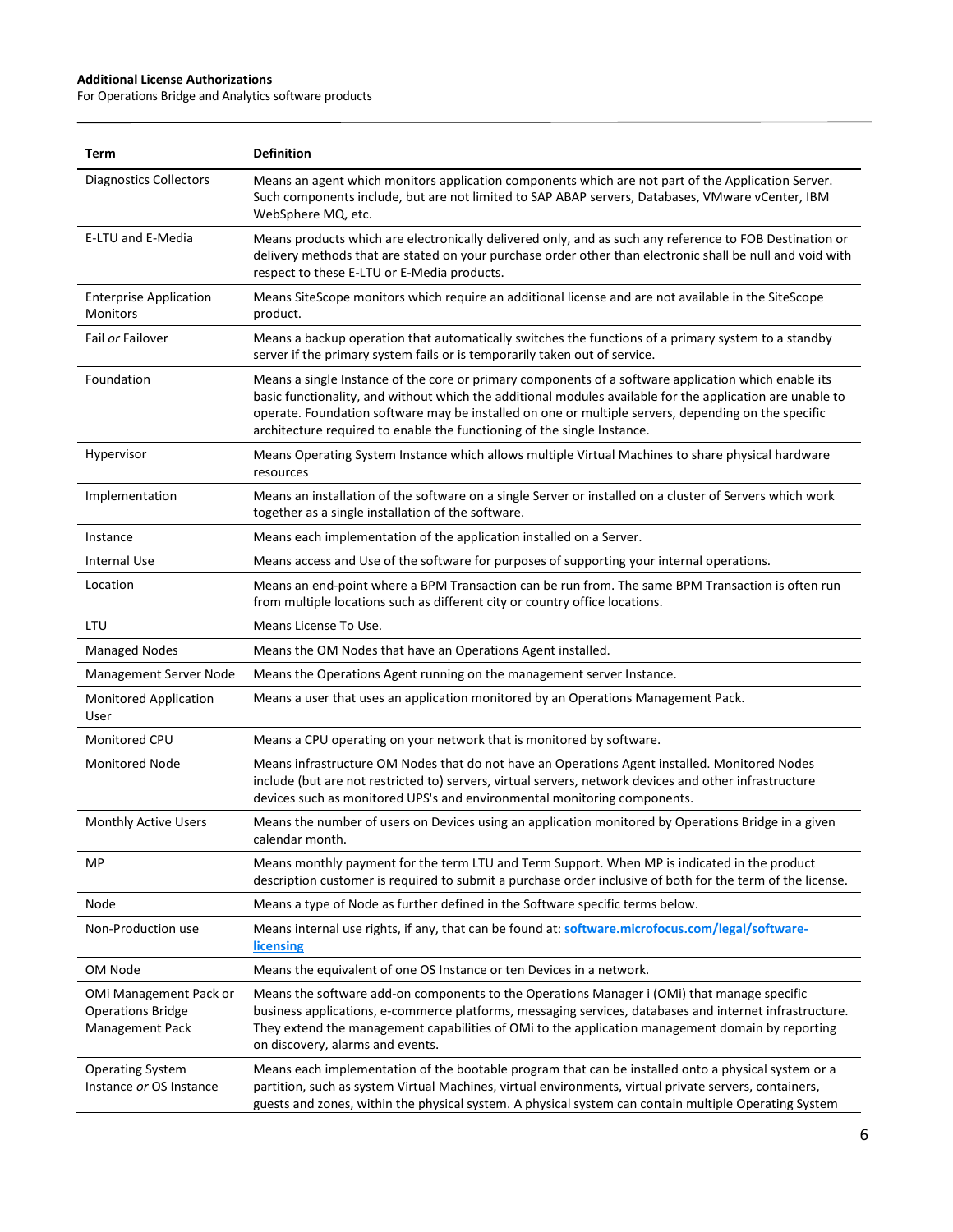| Term                                      | <b>Definition</b>                                                                                                                                                                                                                                                                                                                                                                                                                                                                                                                                                                                                                                                                                                                                                                                                                                                                                                                                                                                                                                                                                                                                                                                                                                                                                                                                    |
|-------------------------------------------|------------------------------------------------------------------------------------------------------------------------------------------------------------------------------------------------------------------------------------------------------------------------------------------------------------------------------------------------------------------------------------------------------------------------------------------------------------------------------------------------------------------------------------------------------------------------------------------------------------------------------------------------------------------------------------------------------------------------------------------------------------------------------------------------------------------------------------------------------------------------------------------------------------------------------------------------------------------------------------------------------------------------------------------------------------------------------------------------------------------------------------------------------------------------------------------------------------------------------------------------------------------------------------------------------------------------------------------------------|
|                                           | Instances. A container means a system partition based on software rather than hardware. Guests means<br>a VM system running on a host system where the host runs its own complete OS Instance (as opposed to<br>a hypervisor), like VMware Workstation. Zone means Oracle/Sun Solaris specific nomenclature for a<br>software partition which can run a virtual OS instance including but not limited to Sparse, native, and<br>ipkg.                                                                                                                                                                                                                                                                                                                                                                                                                                                                                                                                                                                                                                                                                                                                                                                                                                                                                                                |
| <b>Operational Discovery</b>              | Means a level of discovery of an OS Instance that provides the necessary data to support an operational<br>function that is required by Operations Bridge. Operational Discovery includes all the capabilities of full<br>Universal Discovery except for any component specific to the inventory or auditing of a Server or OS<br>Instance.                                                                                                                                                                                                                                                                                                                                                                                                                                                                                                                                                                                                                                                                                                                                                                                                                                                                                                                                                                                                          |
| <b>Operations Agent</b>                   | Means the software component of Operations Manager that is installed on managed nodes. The<br>Operations Agent software collects information from multiple sources on the local system, creates<br>Operations Manager messages, enhances message content, filters and correlates messages, starts<br>actions and sends messages to the Operations Manager Management Server.                                                                                                                                                                                                                                                                                                                                                                                                                                                                                                                                                                                                                                                                                                                                                                                                                                                                                                                                                                         |
| <b>Operations Bridge Node</b>             | Means the equivalent of one OS Instance or ten Devices in a network or ten containers or five URLs or<br>ten Cloud Service Infrastructure Instances or one Cloud Service Platform Instance or five third party<br>monitoring tool Transactions. For storage devices, in general Storage elements are counted the same<br>way as devices using 10:1 ratio i.e. 10 elements require 1 Operations Bridge Node license. A storage<br>element is defined as a component actively managed inside the Operations Bridge. If the entire Storage<br>Array is a single element, the entire Array is a device. However, in general, interfaces or controller cards<br>are typical single point of failures in devices, thus multiple cards are available. Very often a single<br>controller card is an element managed and understood by Operations Bridge. In that case, a storage<br>element is the storage controller, and as such counted as a device. If the customer wants to manage<br>RAID via Operations Bridge - which is not recommended, a storage element would be a single spindle. It<br>does not matter how the information of a storage element gets into Operations Bridge - whether SNMP<br>traps are received, log files on systems are parsed, or events are sent from a 3rd party domain or Storage<br>Resource Management (SRM) manager. |
| <b>Operations Bridge</b><br>Reporter Node | Means the equivalent of one OS Instance or ten Devices in a network or ten containers.                                                                                                                                                                                                                                                                                                                                                                                                                                                                                                                                                                                                                                                                                                                                                                                                                                                                                                                                                                                                                                                                                                                                                                                                                                                               |
| Operations Bridge Unit or<br>Unit         | 1 Unit means one of the following:<br>1 OS Instance<br>٠<br>5 Transactions<br>1 Million Page Views<br>٠<br>10 Network Devices<br>٠<br>10 Storage elements from other monitoring tools<br>1 Monitored Node<br>10 Cloud Service Infrastructure Instances<br>1 Cloud Service Platform Instances<br>10 Containers<br>٠<br>10 services (i.e. URL, ping, port, DNS, FTP, SNMP, SNMP Trap, browsable SNMP, or network<br>bandwidth monitoring)<br>5 Transactions using SiteScope<br>٠<br>1 Transaction from single location<br>٠<br>1 million Page Views using RUM Probe for websites<br>٠<br>2 Units means one of the following:<br>1 Managed Node<br>1 thousand Monthly Active Users using RUM Probe for mobile<br>1 Management Pack<br>5 Units = 1 Transaction from Unlimited locations<br>10 Units = 1 Managed Node using Diagnostics Collectors                                                                                                                                                                                                                                                                                                                                                                                                                                                                                                        |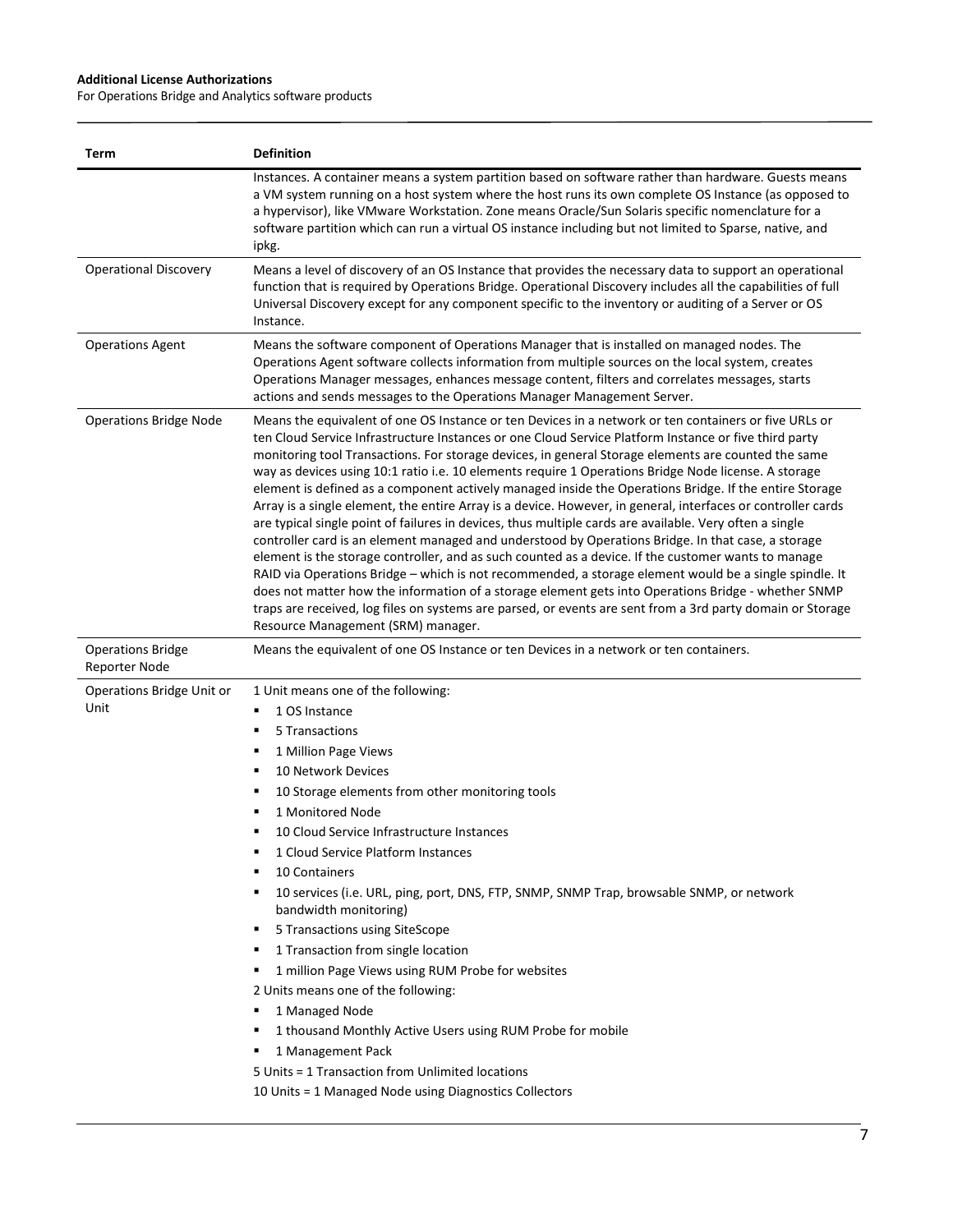| Term                                                  | <b>Definition</b>                                                                                                                                                                                                                                                                                                                                                            |
|-------------------------------------------------------|------------------------------------------------------------------------------------------------------------------------------------------------------------------------------------------------------------------------------------------------------------------------------------------------------------------------------------------------------------------------------|
| <b>Operations Management</b><br>Node or OM Node       | Means the equivalent of one OS Instance or ten Devices in a network.                                                                                                                                                                                                                                                                                                         |
| <b>Operations Manager</b><br><b>Management Server</b> | Means the software component of Operations Manager that constitutes the central entity, where all<br>messages from the Operations Agent and other monitoring tools are received, processed, stored and<br>forwarded to the operator GUIs, and where Operations Agent configuration is maintained, stored,<br>assigned and distributed.                                       |
| <b>Operations Smart Plug-ins</b><br>(SPIs)            | Means the software add-on components to the Operations Manager that manage specific business<br>applications, e-commerce platforms, messaging services, databases and internet infrastructure. They<br>extend the management capabilities of Operations Manager to the application management domain by<br>reporting on discovery, alarms and events.                        |
| Page View                                             | Means a user visiting a webpage on website monitored using Operations Bridge.                                                                                                                                                                                                                                                                                                |
| Points                                                | Means the numerical tracking system representing the total number of metrics you are authorized to<br>execute.                                                                                                                                                                                                                                                               |
| <b>Production System</b>                              | Means a system which has a software product installed on, has processes of this product running and is<br>either collecting data, executing policies, or sending/receiving messages. In case of OM/OMi Target<br>Connector, a Production System is setup to be monitored by Operations Manager software product and<br>is actually being monitored.                          |
| <b>Real Time</b>                                      | Means the ability to update performance data when it occurs versus waiting for it to be collected, stored<br>and then presented.                                                                                                                                                                                                                                             |
| <b>RUM Probe</b>                                      | Means a computer running network collection for Real User Monitoring software.                                                                                                                                                                                                                                                                                               |
| <b>RUM Probe Capacity</b>                             | Is defined as a measurement of the amount of network bandwidth that Real User Monitor can process.<br>RUM Probe Capacity is mainly determined as a factor of RUM Probe CPU, memory, bandwidth, defined<br>RUM Text Pattern Events, Snapshot on Event and protocol type.                                                                                                      |
| RUM Snapshot on Event                                 | Is defined as a RUM SPI for Applications configuration item that is used for defining when a HTTP/S page<br>rendering capture is done.                                                                                                                                                                                                                                       |
| <b>RUM Text Pattern Event</b>                         | Is defined as a RUM SPI for Applications configuration item used for defining the text events to evaluate<br>against HTTP/S network traffic.                                                                                                                                                                                                                                 |
| SaaS                                                  | Means Software as a Service which is a service which allows access to the software, support and related<br>professional services, as described in an order document, datasheet or a Statement of Work (SOW).                                                                                                                                                                 |
| Server                                                | Means any designated computer system in which an Instance or Instances of the software is installed.                                                                                                                                                                                                                                                                         |
| <b>Solution Template</b>                              | Means a set of SiteScope monitor configurations with predefined thresholds for a given technology.<br>Solution Templates may include a password-protected best practices document.                                                                                                                                                                                           |
| <b>Storage Element</b>                                | Means a storage component actively managed inside the Operations Bridge including an entire storage<br>array; a storage controller where multiple interfaces or controller cards are available; a single spindle<br>when managing RAID; or storage components actively managed inside Operations Bridge from other<br>storage monitoring tools or storage resource managers. |
| <b>Target Connectors</b>                              | Means the software product required for inclusion of a multiple-purpose Monitored Node in the<br>monitored environment of the software product.                                                                                                                                                                                                                              |
| TВ                                                    | Means terabytes which designates the amount of physical capacity that can be managed.                                                                                                                                                                                                                                                                                        |
| Term License to Use or<br>Term LTU                    | Means a software license to use (LTU) which indicates in its license description that the license is valid for<br>a specific period of time such as One Month (1M), One Year (1Y) etc. Term LTU's are not perpetual<br>licenses. One Year (1Y) etc. Term LTU's are not perpetual licenses.                                                                                   |
| <b>Term Support</b>                                   | Means a fixed period support offering that is only valid during the time period of the associated Term<br>LTU.                                                                                                                                                                                                                                                               |
| Transaction                                           | Means a series of distinct actions relevant for monitoring an IT service or process. It is represented and<br>stored in software as a single, unique measuring capability for a stated Key Performance Indicator (KPI).                                                                                                                                                      |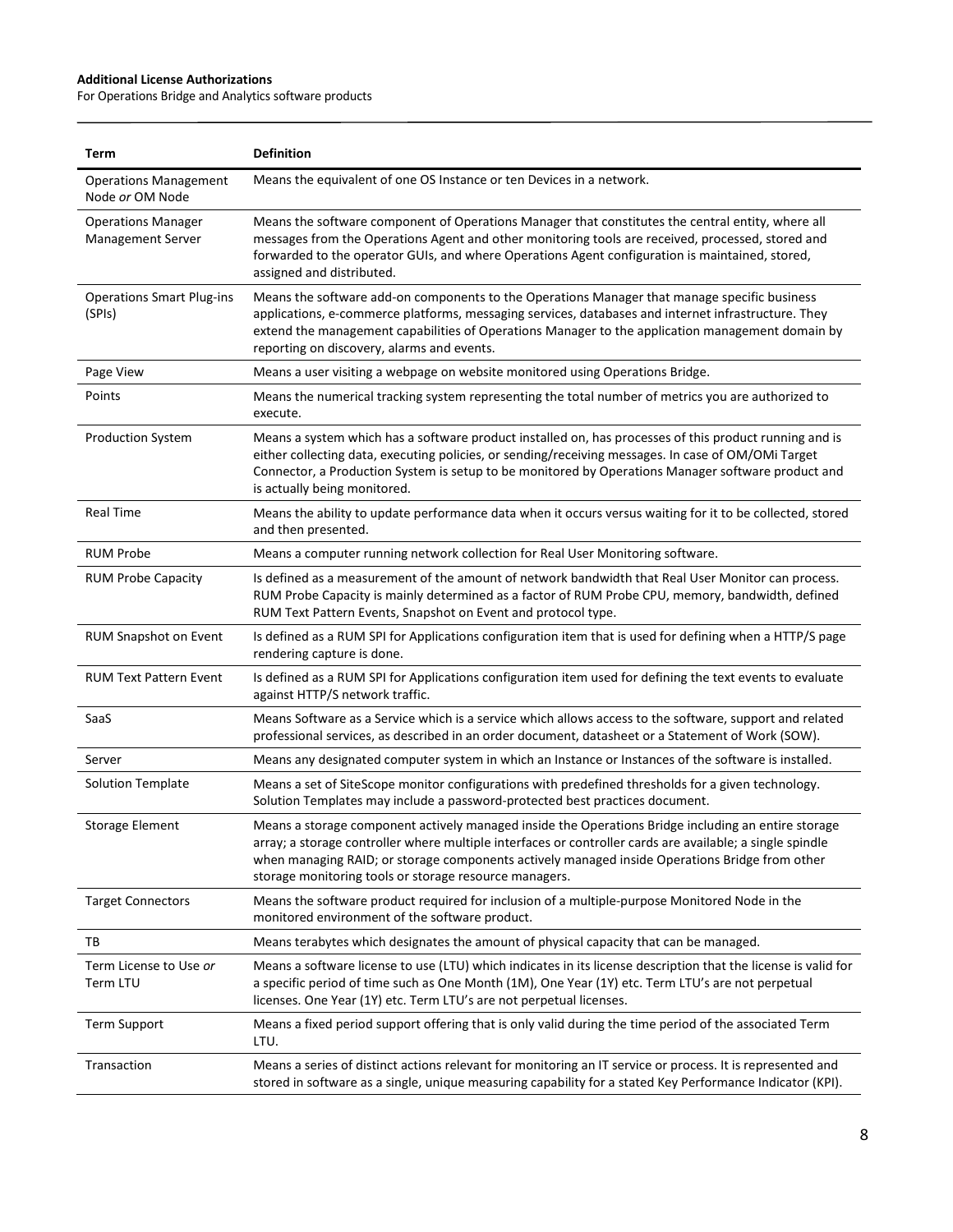For Operations Bridge and Analytics software products

| Term                           | <b>Definition</b>                                                                                                                                                                                                                                                                                                                                                                                                                                                                                                                          |
|--------------------------------|--------------------------------------------------------------------------------------------------------------------------------------------------------------------------------------------------------------------------------------------------------------------------------------------------------------------------------------------------------------------------------------------------------------------------------------------------------------------------------------------------------------------------------------------|
| Universal Discovery            | Means a solution provided by Micro Focus that automatically detects Servers and the OS Instances that<br>reside on those Servers. Universal Discovery can be purchased as part of Operations Bridge within the<br>scope of Operational Discovery, or separately to provide basic discovery features (limited to details of a<br>specific Server or OS Instance) or premium discovery features (including basic discovery and adding the<br>discovery of running software and relationships between OS Instances and its running software). |
| Unlimited                      | Means without restrictions in terms of number of systems, devices or media, depending on the context.                                                                                                                                                                                                                                                                                                                                                                                                                                      |
| <b>Unlimited Probes</b>        | Means without restrictions in terms of the number of probes utilized to monitor a single licensed<br>application configured as an application CI within the BSM Run-time Service Model.                                                                                                                                                                                                                                                                                                                                                    |
| <b>Unlimited Transactions</b>  | Means without restrictions in terms of the number of Transactions utilized to monitor a single licensed<br>application configured as an application CI within the BSM Run-time Service Model.                                                                                                                                                                                                                                                                                                                                              |
| URL                            | Means the Uniform Resource Locator ("URL") for the page or file to be monitored.                                                                                                                                                                                                                                                                                                                                                                                                                                                           |
| Use                            | Means to install, store, load, execute and display one copy of the software.                                                                                                                                                                                                                                                                                                                                                                                                                                                               |
| Virtual Machine(s) or<br>VM(s) | Means a computer that does not physically exist but is simulated by another computer.                                                                                                                                                                                                                                                                                                                                                                                                                                                      |
| <b>Vulnerability Scanning</b>  | Means an inspection of the potential points of exploit on a Server or network to identify security holes. A<br>vulnerability scan detects and classifies system weaknesses in Server and network infrastructure and<br>predicts the effectiveness of countermeasures.                                                                                                                                                                                                                                                                      |
| Web Server                     | Means a computer running software that delivers web pages and other documents to browsers using the<br>HTTP protocol.                                                                                                                                                                                                                                                                                                                                                                                                                      |

## **Software specific license terms**

Software products with software specific license terms are described below. Software products covered by this ALA document (as listed above) and not covered in this section do not have software specific license terms.

In a virtualized environment, Business Availability Center CPU licensing depends upon how the CPUs are allocated. If the virtualized environment is running a shared environment where there is a specified physical limitation on the amount of all the CPU an application can use, then Business Availability Center licensing is based on that limited CPU number. If the virtualized environment is using a shared environment where there are no bounds on the CPUs, then licensing is for all of the CPUs for the system.

## **BSM Application Performance Management 360 (previously called HPE BSM Application Performance Management 360)**

BSM Application Performance Management 360 is licensed by Operating System Instance. BSM Application Performance Management 360 requires a license for each OS Instance which contains an Application Server of the licensed application. BSM Application Performance Management 360 also includes Diagnostics Collectors. BSM Application Performance Management 360 does not require a license for the OS Instances monitored by Diagnostics Collectors unless the number of OS Instances monitored by Diagnostics Collectors exceeds the number of licensed OS Instances. You are required to license additional OS Instances if this occurs.

BSM Application Performance Management 360 includes:

- BAC Business Process Monitor Transaction Unlimited Locations with Service Level Monitor (i.e. BAC Business Process Monitor and BAC Service Level Manager) for Unlimited Transactions.
- BAC Real User Monitor for Applications with Service Level Monitor per Probe Instance (i.e. Real User Monitor and Service Level Manager) for Unlimited Probes.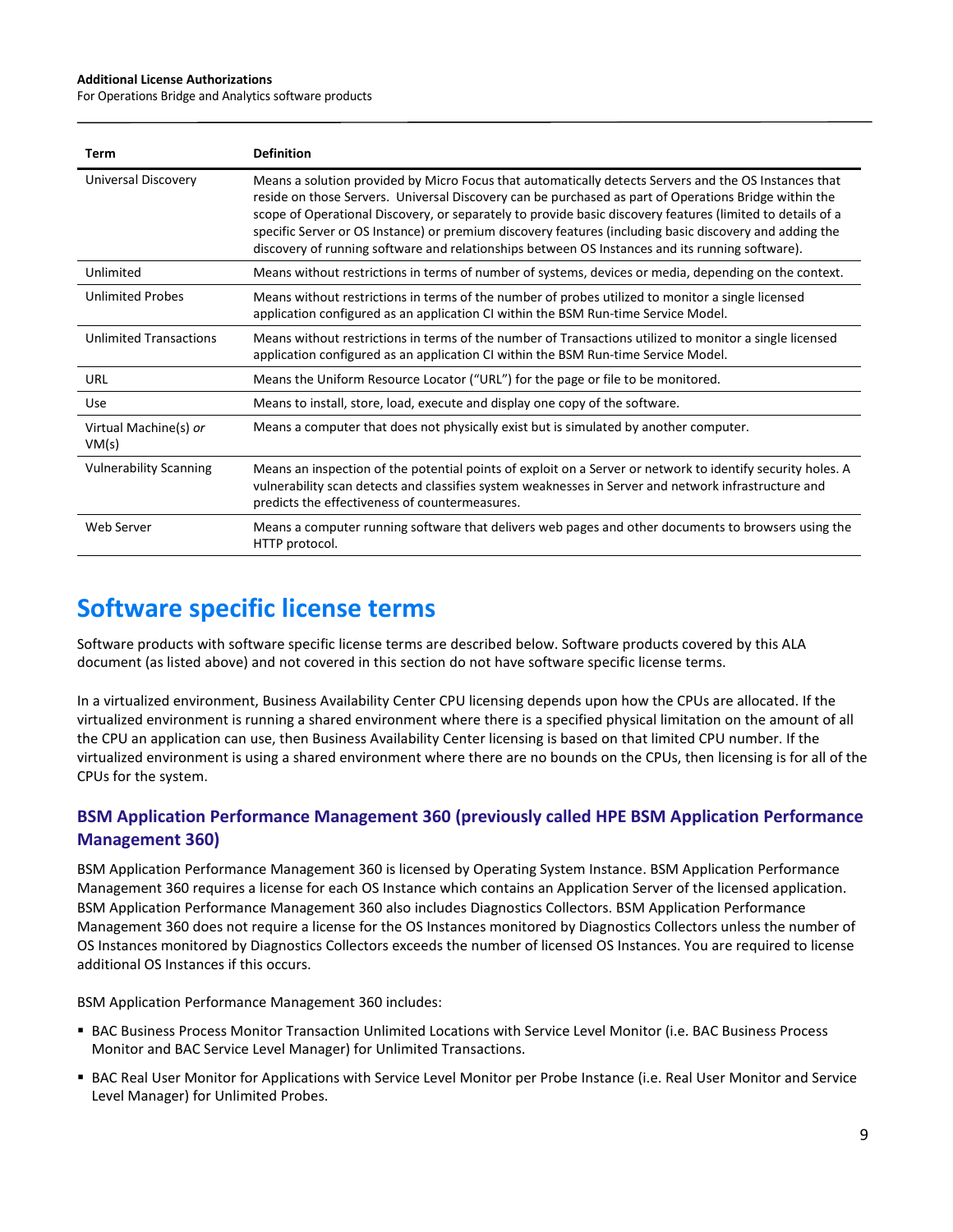- **BSM Diagnostics for Composite Application OS Instance for the number of licensed BSM Application Performance** Management 360 OS Instances.
- **BSM Service Level Management for Diagnostics OS Instance for the number of licensed BSM Application Performance 360** OS Instances.

#### **BSM Application Performance Management 360 Advanced (previously called HPE BSM Application Performance Management 360 Advanced)**

BSM Application Performance Management 360 Advanced is licensed by Operating System Instance. BSM Application Performance Management 360 Advanced requires a license for each OS Instance which contains an Application Server of the licensed application. BSM Application Performance Management 360 Advanced also includes Diagnostics Collectors. BSM Application Performance Management 360 Advanced does not require a license for the OS Instances monitored by Diagnostics Collectors unless the number of OS Instances monitored by Diagnostics Collectors exceeds the number of licensed OS Instances. You are required to license additional OS Instances if this occurs.

BSM Application Performance Management 360 Advanced includes:

- BAC Business Process Monitor Transaction Unlimited Locations with Service Level Monitor (i.e. BAC Business Process Monitor and BAC Service Level Manager) for Unlimited Transactions.
- BAC Real User Monitor for Applications with Service Level Monitor per Probe instance (i.e. Real User Monitor and Service Level Manager for Unlimited Probes.
- Unlimited Use of Service Health Analyzer for the licensed application (i.e. an application configured as an application CI within the BSM Run-time Service Model).
- **BSM Diagnostics for Composite Application OS Instance for the number of licensed Application Performance Management** 360 Advanced OS Instances.
- **BSM Service Level Management for Diagnostics OS Instance for the number of licensed Application Performance** Management 360 Advanced OS Instances.
- **15 SiteScope Points per licensed Application Performance Management 360 Advanced OS Instance.**

## **BAC Application Management 360 with Service Level Management (previously called HPE BAC Application Management 360 with Service Level Management)**

BAC Application Management 360 with Service Level Management is licensed by Application Instances. BAC Application Management 360 with Service Level Management requires license for each monitored Application Instance which contains an Application Server of the licensed application. BAC Application Management 360 with Service Level Management also includes Diagnostics Collectors. BAC Application Management 360 with Service Level Management does not require a license for the Application Instances monitored by Diagnostics Collectors unless the number of Application Instances monitored by Diagnostic Collectors exceeds the number of licensed Application Instances. You are required to license additional Application Instances if this occurs.

- There is a minimum license quantity of 5 Application Instances per licensed application (i.e. an application that is a configured application CI within the BSM Run-time Service Model)
- This license is limited for J2EE and .NET applications only, and should not be applied to SAP, Siebel, MS Exchange, etc...

BAC Application Management 360 with Service Level Management includes:

 BAC Business Process Monitor Transaction Unlimited Locations Advanced with Service Level Management (i.e. BAC Business Process Monitor and BAC Service Level Manager) for Unlimited Transactions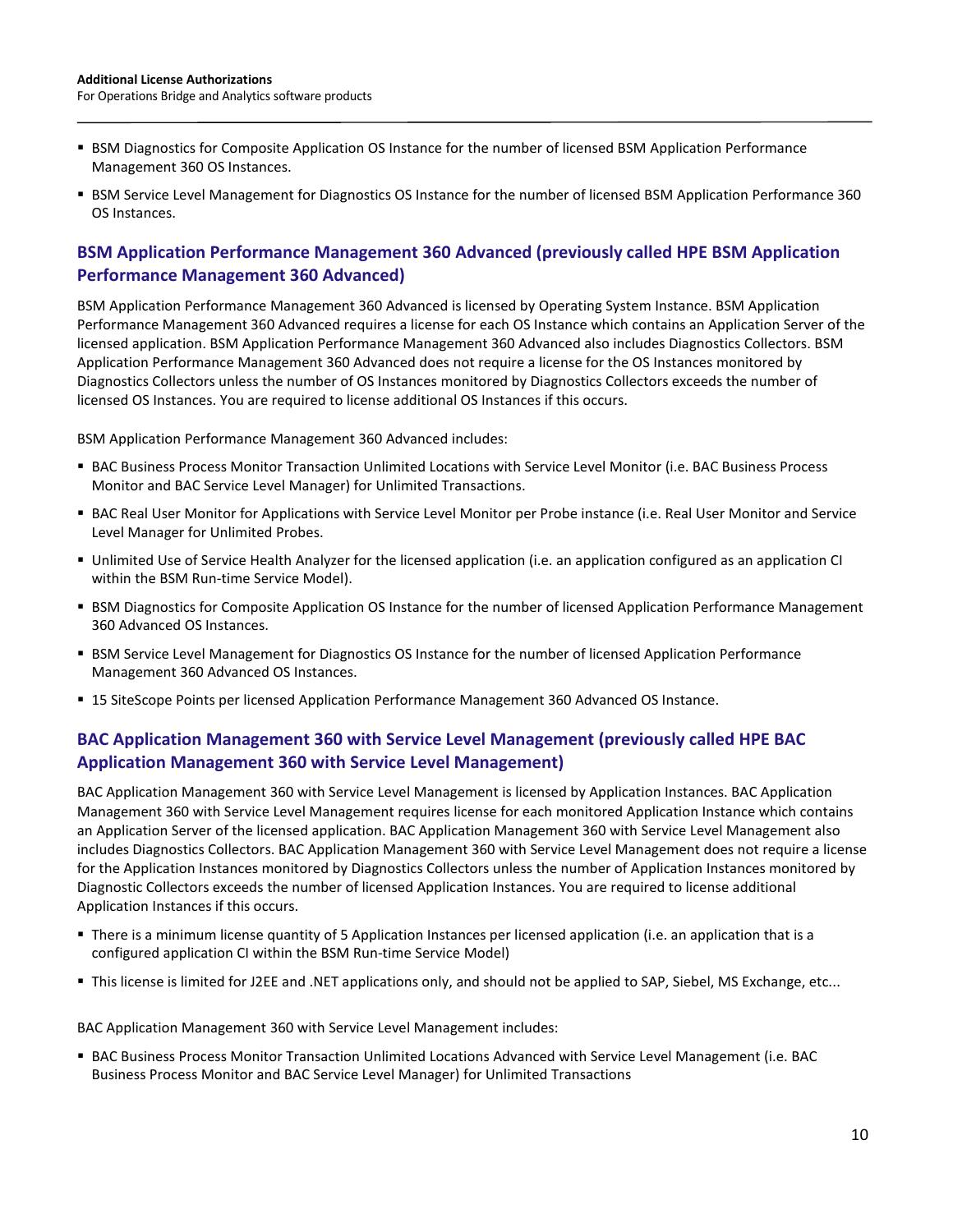- BAC Real User Monitor for Applications Advanced with Service Level Management (i.e. Real User Monitor and Service Level Manager) for the Unlimited Probes
- BAC Diagnostics for Composite Application Instance for the number of licensed BAC Application Management 360 with SLM Application Instances
- BAC Service Level Management for Diagnostics SW for the number of licensed BAC Application Management 360 with SLM Application Instances

#### **BAC Application Management 360 (previously called HPE BAC Application Management 360)**

BAC Application Management 360 is licensed by Application Instance. BAC Application Management 360 requires license for each monitored Application Instance which contains an Application Server of the licensed application. BAC Application Management 360 also includes Diagnostics Collectors. BAC Application Management 360 does not require a license for the Application Instances monitored by Diagnostics Collectors unless the number of Application Instances monitored by Diagnostic Collectors exceeds the number of licensed Application Instances. You are required to license additional Application Instances if this occurs.

- There is a minimum license quantity of 4 Application Instances per licensed application (i.e. an application that is a configured application CI within the BSM Run-time Service Model).
- This license is limited for J2EE and .NET applications only, and should not be applied to SAP, Siebel, MS Exchange, etc...

BAC Application Management 360 includes:

- BAC Business Process Monitor Transaction with Unlimited Locations Advanced (i.e. BAC Business Process Monitor, BAC Service Level Manager and BAC Problem Isolation) for Unlimited Transactions.
- BAC Real User Monitor for Applications Advanced (i.e. Real User Monitor, Service Level Manager and BAC Problem Isolation SW) for Unlimited Probes.
- BAC Diagnostics for Composite Application Instance for the number of licensed BAC Application Management 360 Application Instances.
- BAC Service Level Management for Diagnostics SW for the number of licensed BAC Application Management 360 Application Instances.

#### **BSM Diagnostics (previously called HPE BSM Diagnostics)**

BSM Diagnostics for Composite Applications OS Instance software is licensed by Operating System Instance and is only licensed to customers who purchased such licenses prior to December 1, 2013. BSM Diagnostics requires one license for each OS Instance which contains an Application Server. BSM Diagnostics also includes Diagnostics Collectors. BSM Diagnostics does not require a license for the OS Instances monitored by Diagnostics Collectors unless the number of OS Instances monitored by Diagnostic Collectors exceeds the number of licensed OS Instances. You are required to license additional OS Instances if this occurs.

#### **BAC Diagnostics (previously called HPE BAC Diagnostics)**

BAC Diagnostics for Composite Application Instance software is licensed by Application Instance and is only licensed to customers who purchased such licenses prior to September 1, 2012. BSM Diagnostics requires one license for each Application Instance of an Application Server. BAC Diagnostics also includes Diagnostics Collectors. BAC Diagnostics does not require a license for the Application Instances monitored by Diagnostics Collectors unless the number of Application Instances monitored by Diagnostic Collectors exceeds the number of licensed Application Instances. You are required to license additional Application Instances if this occurs.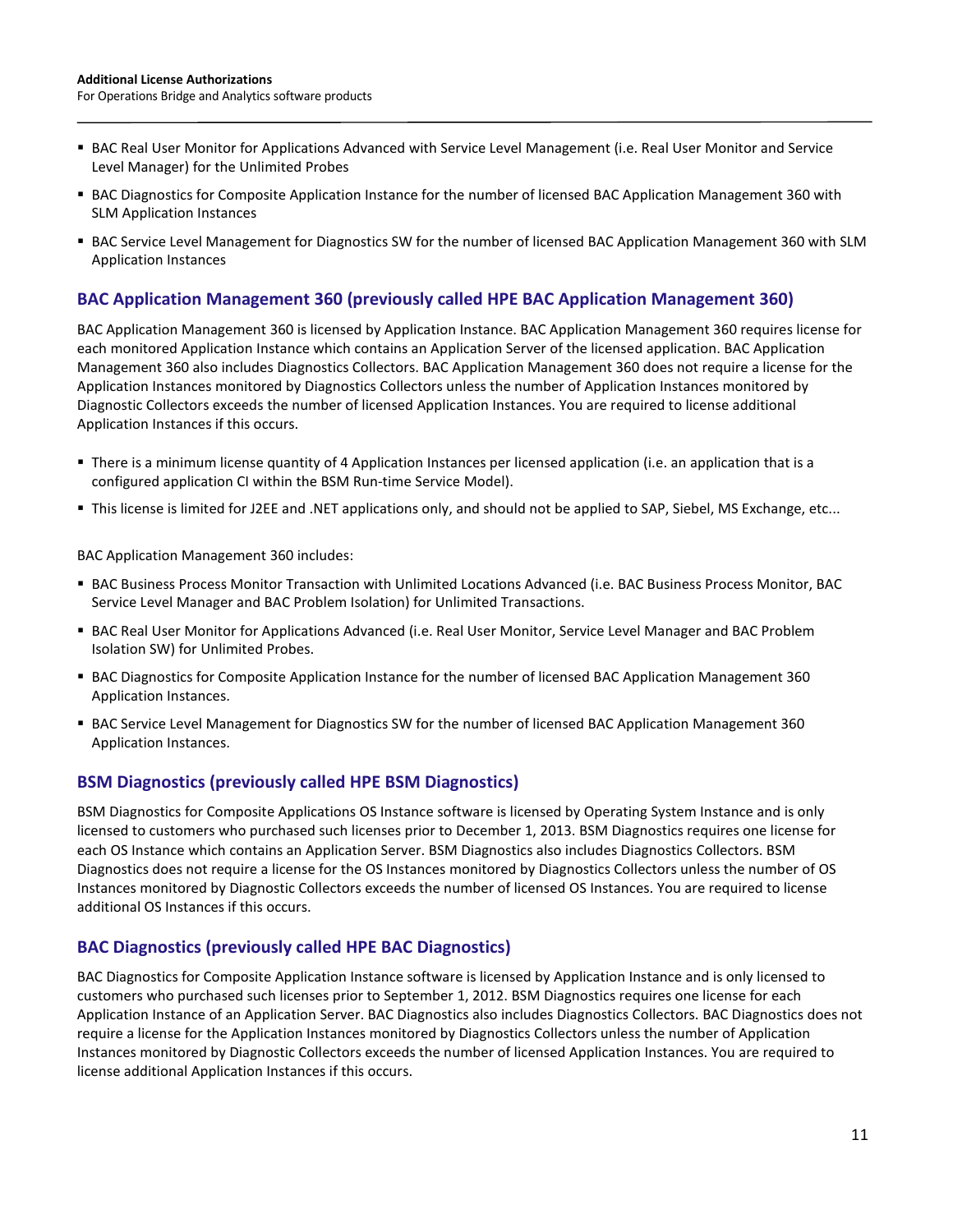## **BSM Service Level Management for Diagnostics (previously called HPE BSM Service Level Management for Diagnostics)**

BSM Service Level Management for Diagnostics OS Instance is licensed by Operating System Instance. BSM Service Level Management for Diagnostics Operating System Instance requires one license for each OS Instance which contains an Application Server. BSM Service Level Management for Diagnostics Operating System Instance does not require a license for monitoring the OS Instances monitored by Diagnostics Collectors unless the number of OS Instances monitored by Diagnostics Collectors exceeds the number of licensed OS Instances. You are required to license additional OS Instances if this occurs.

## **BAC Service Level Management for Diagnostics (previously called HPE BAC Service Level Management for Diagnostics)**

BAC Service Level Management for Diagnostics Application Instance is licensed by Application Instance. BAC Service Level Management for Diagnostics Application Instance does not require a license for monitoring the Application Instances monitored by Diagnostics Collectors unless the number of Application Instances monitored by Diagnostic Collectors exceeds the number of licensed Application Instances. You are required to license additional Application Instances if this occurs.

## **BSM Service Level Management for TransactionVision (previously called HPE BSM Service Level Management for TransactionVision)**

BSM Service Level Management for TransactionVision is licensed by Operating System Instance. BSM TransactionVision requires one license for each OS Instance which contains Application Server. Additionally, BSM TransactionVision requires one for each OS Instance which contains the following monitored components:

- Each OS Instance containing application components monitored by WMQ Agents
- Each OS Instance of a DataPower appliance where a domain is being monitored by the DataPower Agent
- Each OS Instance containing a Tuxedo Server monitored by the Tuxedo Agent
- Each OS Instance where TMF is being monitored by the NonStop TMF Agent
- Each z/OS CICS Region
- Each z/OS WMQ Queue Manager
- Each z/OS IMS Region
- Each OS Instance running application components monitored by custom developed agents which generate TV user events or utilize the TV Generic Event API to generate TV events

## **BAC Service Level Management for TransactionVision (previously called HPE BAC Service Level Management for TransactionVision)**

BAC Service Level Management for TransactionVision Application Instance is licensed by Application Instance.

## **Business Process Monitor, Business Process Monitor Premium Edition, Business Process Monitor Ultimate Edition (previously called HPE Business Process Monitor, HPE Business Process Monitor Premium Edition, HPE Business Process Monitor Ultimate Edition)**

Business Process Monitor, Business Process Monitor Premium Edition and Business Process Monitor Ultimate Edition are licensed by Transaction.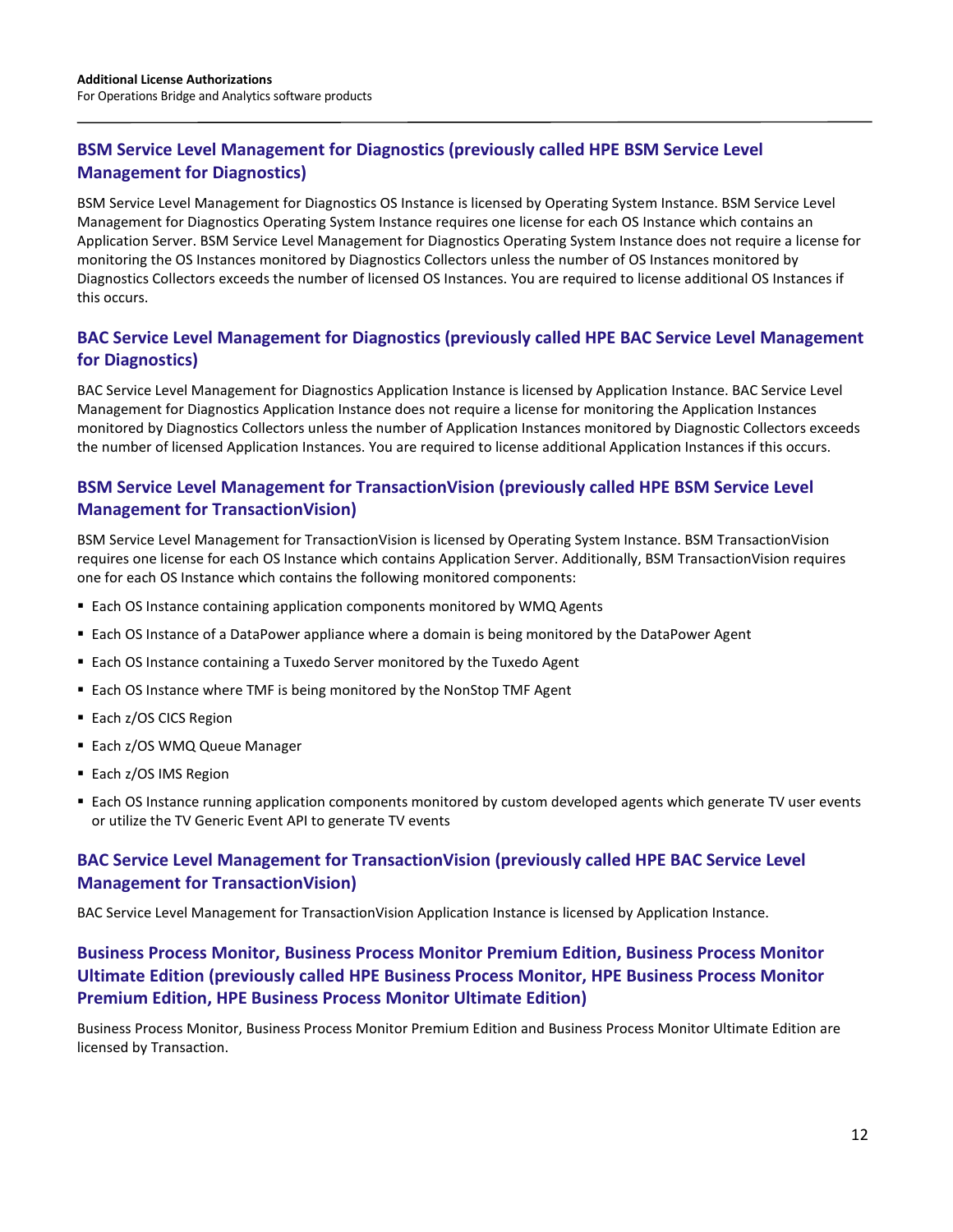The Transaction Unlimited Locations license does not limit the number of BPM Locations the Transaction can be monitored from. The Transaction Single Locations license does limit the number of BPM Locations a BPM Transaction can be monitored to one BPM Location per Business Process Monitor Single Transaction Location license.

As of December 2013, Business Process Monitor is offered in the following editions:

- **Premium Edition includes one Transaction for either a single Location or for Unlimited Locations.**
- Ultimate Edition includes one Transaction, Service Level Management for Business Process Monitor and limited Service Health Analyzer for Business Process Monitor. Limited Service Health Analyzer for Business Process Monitor provides access to Service Health Analyzer functionality for Business process Monitor data only.

The Business Process Monitor Transaction Unlimited Locations Advanced component is only licensed to customers who purchased such licenses prior to December 1, 2013 and includes one license for Business Process Monitor Transaction Unlimited Locations, one Service Level Management for Business Process Monitor Unlimited Locations and one Problem Isolation for Business Process Monitor for Unlimited Locations.

The Business Process Monitor Transaction Unlimited Locations Advanced with Service Level Management component is only licensed to customers who purchased such licenses prior to December 1, 2013 and includes one license for Business Process Monitor Transaction Unlimited Locations and one Service Level Management for Business Process Monitor Unlimited Locations.

As of July 2019, every Transaction from a single Location requires 1 Operations Bridge Premium / Ultimate Unit License and every Transaction from Unlimited Locations requires 5 Operations Bridge Premium / Ultimate Unit Licenses

## **Cloud Optimizer Express Edition, Cloud Optimizer Premium Edition and Cloud Optimizer Standard Edition (Cloud Optimizer previously called HPE Cloud Optimizer and HP Virtualization Performance Viewer)**

Cloud Optimizer is a real-time monitoring and capacity optimization tool for virtualized infrastructures and can help to quickly troubleshoot performance issues and bottlenecks. Cloud Optimizer Express Edition, Cloud Optimizer Premium Edition and Cloud Optimizer Standard Edition are licensed by the total number of OS Instances being monitored, including both Hypervisor and Virtual Machines. Cloud Optimizer is available as a Community, Express, Premium and Standard Editions (Standard Edition only available to customers who purchased that before). The Express Edition license provides additional scalability and capacity over the Community Edition. The Premium Edition license provides additional functionality over the Express Edition.

As of July 2019, Cloud Optimizer is licensed as a part of the Operations Bridge Premium / Ultimate Unit. Operations Bridge Premium Unit includes the monitoring only capability of Cloud Optimizer and Operations Bridge Ultimate includes the optimization capability of Cloud Optimizer.

## **Diagnostics Premium Edition and Diagnostics Ultimate Edition (previously called HPE Diagnostics Premium Edition and HPE Diagnostics Ultimate Edition)**

Diagnostics is licensed by Operating System Instance. Diagnostics requires one license for each OS Instance which contains an Application Server. Diagnostics also includes Diagnostics Collectors. Diagnostics does not require a license for the OS Instances monitored by Diagnostics Collectors unless the number of OS Instances monitored by Diagnostic Collectors exceeds the number of licensed OS Instances. You are required to license additional OS Instances if this occurs.

As of December 2013, Diagnostics is offered in the following editions:

**Premium Edition – includes one OS Instance.**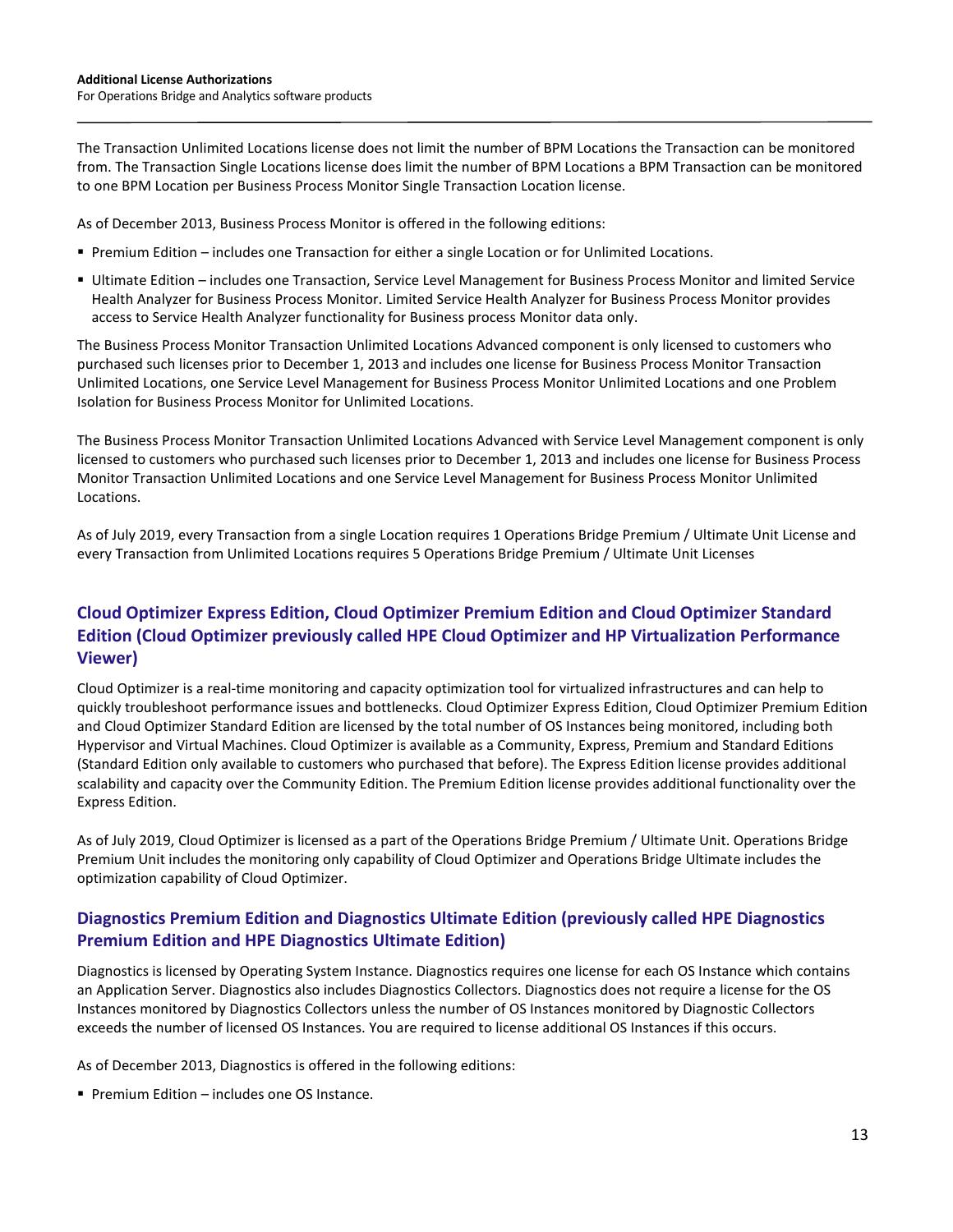Ultimate Edition – includes one OS Instance, Service Level Management for Diagnostics and limited Service Health Analyzer for Diagnostics. Limited Service Health Analyzer for Diagnostics provides access to Service Health Analyzer functionality for Diagnostics data only.

As of July 2019, Diagnostics is licensed as a part of the Operations Bridge Premium / Ultimate Units. Every OS Instances for Diagnostics requires 10 Operations Bridge Premium / Ultimate Unit Licenses.

#### **GlancePlus (previously called HPE GlancePlus)**

GlancePlus is licensed by Tier and by Device. For more information about the Tier levels, check the Operations Tier Matrix on MySupport at **[softwaresupport.softwaregrp.com/web/softwaresupport](https://softwaresupport.softwaregrp.com/web/softwaresupport/)**, available along with the product manuals for GlancePlus. The original licensed Tier is based on the Device at the time of purchase. Once an GlancePlus license has been deployed to a specific Device, if the Tier of that same Device changes for any reason, no additional licenses of GlancePlus are required for that same Device. Licensee is responsible for providing documentation to Micro Focus that the Tier has changed after the deployment of the lower Tier GlancePlus license and that the Device was of an equal or lower Tier to the license originally deployed.

#### **GlancePlus Pak (previously called HPE GlancePlus Pak)**

GlancePlus Pak is licensed by Tier and by Device. GlancePlus Pak is a combination of GlancePlus and Performance Agent. For more information about the Tier levels, check the Operations Tier Matrix on **[MySupport](https://microfocusinternational.sharepoint.com/teams/hpss_prodlic/ALA%20source%20files/FY19/Jul2019_revisions/softwaresupport.softwaregrp.com/web/softwaresupport)**, available along with the product manuals for GlancePlus Pak. The original licensed Tier is based on the Device at the time of purchase. Once an GlancePlus Pak license has been deployed to a specific Device, if the Tier of that same Device changes for any reason, no additional licenses of GlancePlus Pak are required for that same Device. Licensee is responsible for providing documentation to that the Tier has changed after the deployment of the lower Tier GlancePlus Pak license and that the Device was of an equal or lower Tier to the license originally deployed.

## **Operations Bridge Business Value Dashboard Add-On (previously called HPE Operations Bridge Business Value Dashboard Add-On)**

Operations Bridge Business Value Dashboard Add-On is licensed by 15 Dashboards and requires a license for either an Operations Bridge Express Edition Suite, Operations Bridge Premium Edition Suite, Operations Bridge Ultimate Edition Suite version 2 or Operations Bridge Ultimate Edition Suite version 3. This Add-On includes a license for Operations Bridge Value Dashboard for 15 Dashboards. This adds to the Dashboard capacity included in the Operations Bridge Premium Edition Suite, Operations Bridge Ultimate Edition Suite, Operations Bridge Ultimate Edition Suite version 2 and Operations Bridge Ultimate Edition Suite version 3, according to the number of Operations Bridge Nodes.

As of July 2019, Business Value Dashboard entitlement is included as a part of the Operations Bridge Premium / Ultimate Units.

## **Operations Bridge Express Edition Management Pack (previously called HPE Operations Bridge Express Edition Management Pack)**

Operations Bridge Express Edition Management Pack is licensed by OS Instance and is available in packs of 5 OS Instances for monitoring any of the supported application domains.

Operations Bridge Express Edition Management Pack can only be used with Operations Bridge Express Edition v1.

#### **Operations Bridge Management Pack (previously called HPE Operations Bridge Management Pack)**

Operations Bridge Management Pack is licensed by OS Instance and is available in packs of 25 OS Instances for monitoring any of the supported application domains. Operations Bridge Management Pack for Citrix is licensed by Monitored Application User.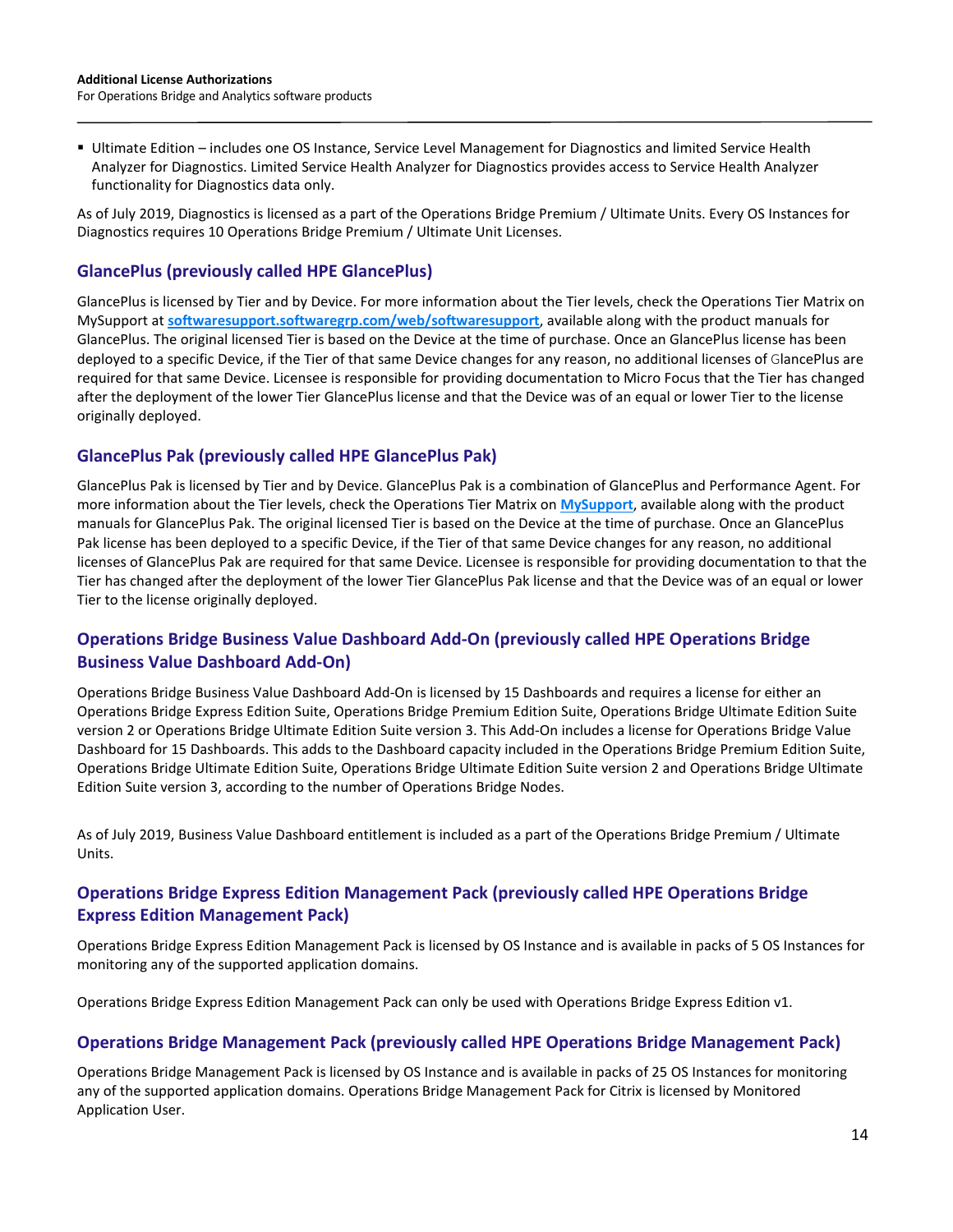As of July 2019, Operations Bridge Management Pack capability is licensed as a part of the Operations Bridge Premium / Ultimate Units. Every OS Instances for monitoring any of the supported application domains requires 4 Operations Bridge Premium / Ultimate Unit Licenses. Operations Bridge Management Pack for Citrix is licensed by Monitored Application User.

#### **Operations Bridge Reporter (previously called HPE Operations Bridge Reporter and HPE Service Health Reporter)**

Operations Bridge Reporter Standard Edition and Operations Bridge Reporter Advanced Edition are included in the Operations Bridge Premium Edition Suite, Operations Bridge Ultimate Edition Suites and Operations Bridge Ultimate Edition Suite version 3. They can also be bought as stand-alone products. When included as part of these Suites, Operations Bridge Reporter is licensed by Operations Bridge Nodes and when bought as standalone, it licensed by Operations Bridge Reporter Node.

Operations Bridge Reporter Standard Edition includes the content pack for System Performance and Event Reports, Operations Bridge Reporter Advanced Edition includes all content packs that are available. Both Operations Bridge Reporter Standard Edition and Operations Bridge Reporter Advanced Edition provide the ability to create custom content packs.

Operations Bridge Premium Edition Suite and Operations Bridge Ultimate Edition Suites which includes Operations Bridge Reporter Standard Edition and Operations Bridge Reporter Advanced Edition respectively uses Vertica data storage with a limit of 1 TB for every 50 Operations Bridge Nodes for the sole use with Operations Bridge. When bought as stand-alone, Operations Bridge Reporter Standard Edition and Operations Bridge Reporter Advanced Edition uses Vertica data storage with a limit of 1 TB for every 50 Operations Bridge Reporter Nodes for the sole use with Operations Bridge Reporter. Storage of any other data than that of Operations Bridge or Operations Bridge Reporter, requires separate purchases of the appropriate Vertica licenses.

As of July 2019, Operations Bridge Reporter entitlement is included as a part of the Operations Bridge Premium / Ultimate Units.

## **Operations Bridge System Collector Add-On (previously called HPE Operations Bridge System Collector Add-On)**

Operations Bridge System Collector Add-On is licensed by 50 OS Instances and requires a license for either an Operations Bridge Premium Edition Suite or an Operations Bridge Ultimate Edition Suite or an Operations Bridge Ultimate Edition Suite version 2 Operations Bridge Node license. This Add-On includes a license for Operations OS instance, Operations OS instance Real-time Add-On, and SiteScope Premium Edition with all monitors and templates except URL and web Transaction monitors.

As of July 2019, Operations Bridge System Collector capability is licensed as a part of the Operations Bridge Premium / Ultimate Units. Every OS Instance requires 2 Operations Bridge Premium / Ultimate Unit Licenses. SiteScope is licensed independently.

#### **Operations Bridge System Collector Add-on Version 2**

Operations Bridge System Collector Add-On Version 2 is licensed by 50 OS Instances and requires a license for either an Operations Bridge Premium Edition Suite or an Operations Bridge Ultimate Edition Suite Node license. This Add-On includes a license for Operations OS instance, Operations OS instance Real-time Add-on, and SiteScope Premium Edition with all monitors and templates including URL monitors but excluding web Transaction monitors. The URL monitor entitlement is limited to 5 URLs for every OS Instance license.

As of July 2019, Operations Bridge System Collector capability is licensed as a part of the Operations Bridge Premium / Ultimate Units. Every OS Instance requires 2 Operations Bridge Premium / Ultimate Unit Licenses. SiteScope is licensed independently.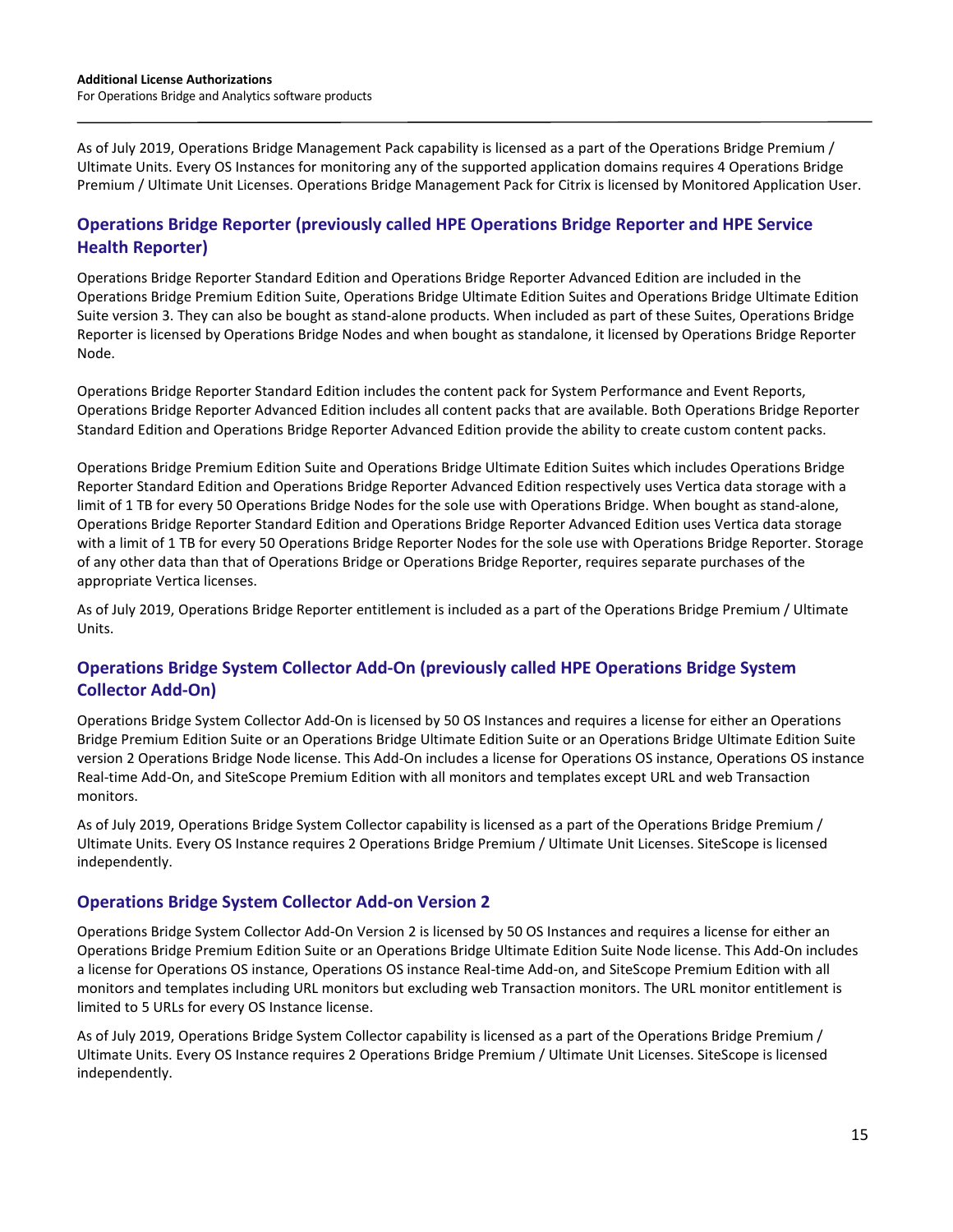## **Operations Bridge System Collector Express Edition Add-On (previously called HPE Operations Bridge System Collector Express Edition Add-On)**

Operations Bridge System Collector Express Edition Add-On is licensed by 5 or 50 OS Instances and requires a license for an Operations Bridge Express Edition Suite Operations Bridge Node license. This Add-On includes a license for Operations OS instance and SiteScope Premium Edition with all monitors and templates except URL and web Transaction monitors, enterprise application Solution Templates, and automatic application failover. A maximum of 500 Operations Bridge System Collector Express Edition Nodes are supported with one Operations Bridge Express Edition Suite implementation.

Operations Bridge System Collector Express Edition Add-On can only be used with Operations Bridge Express Edition v1.

## **Operations Bridge System Collector SLM Add-On (previously called HPE Operations Bridge System Collector SLM Add-On)**

Operations Bridge System Collector SLM Add-On is licensed by 50 OS Instances and requires a license for Operations Bridge System Collector Add-On 50 OS Instances. This Add-On includes a license for Service Level Management for System Availability Management for 50 OS Instances.

#### **Operations Bridge System Collector SLM SHA Add-On (previously called HPE Operations Bridge System Collector SLM SHA Add-On)**

Operations Bridge System Collector SLM SHA Add-On is licensed by 50 OS Instances and requires a license for Operations Bridge System Collector Add-On 50 OS Instances. This Add-On includes a license for Service Level Management (SLM) for System Availability Management for 50 OS Instances and a license for limited Service Health Analyzer (SHA) for System Availability Management for 50 OS Instances. Limited Service Health Analyzer for System Availability Management provides access to Service Health Analyzer functionality for System Availability Management data only.

## **Operations Bridge Topology Based Event Correlation Add-On (previously called HPE Operations Bridge Topology Based Event Correlation Add-On)**

Operations Bridge Topology Based Event Correlation Add-On is licensed by 50 Operation Bridge Nodes and requires a license for Operations Bridge Premium Edition Suite.

As of July 2019, Operations Bridge Topology Based Event Correlation entitlement is included as a part of the Operations Bridge Premium / Ultimate Units.

#### **Operations Manager (previously called HPE Operations Manager)**

Operations Manager software consists of multiple components with distinct licenses for each component. The Operations Manager Management Server is licensed for installation and use on a single Server – either a Virtual Machine or physical server. Where the Operations Manager Management Server software is installed in a Clustered Computer, the license allows one Instance of the software to be active at any time within the Clustered Computer.

The Management Server Node license is included with the Operations Manager Management Server LTU and is only valid for running the agent software on the same Instance that the Operations Manager Management Server software is active on.

Where the Operations Manager Management Server software is installed in a Clustered Computer the Management Server Node license enables one Instance of the Agent software to be active on the same Managed Node as the Operations Manager Management Server software. Additional Agent software Instances active within the Clustered Computer require individual Operations OS Instance LTUs.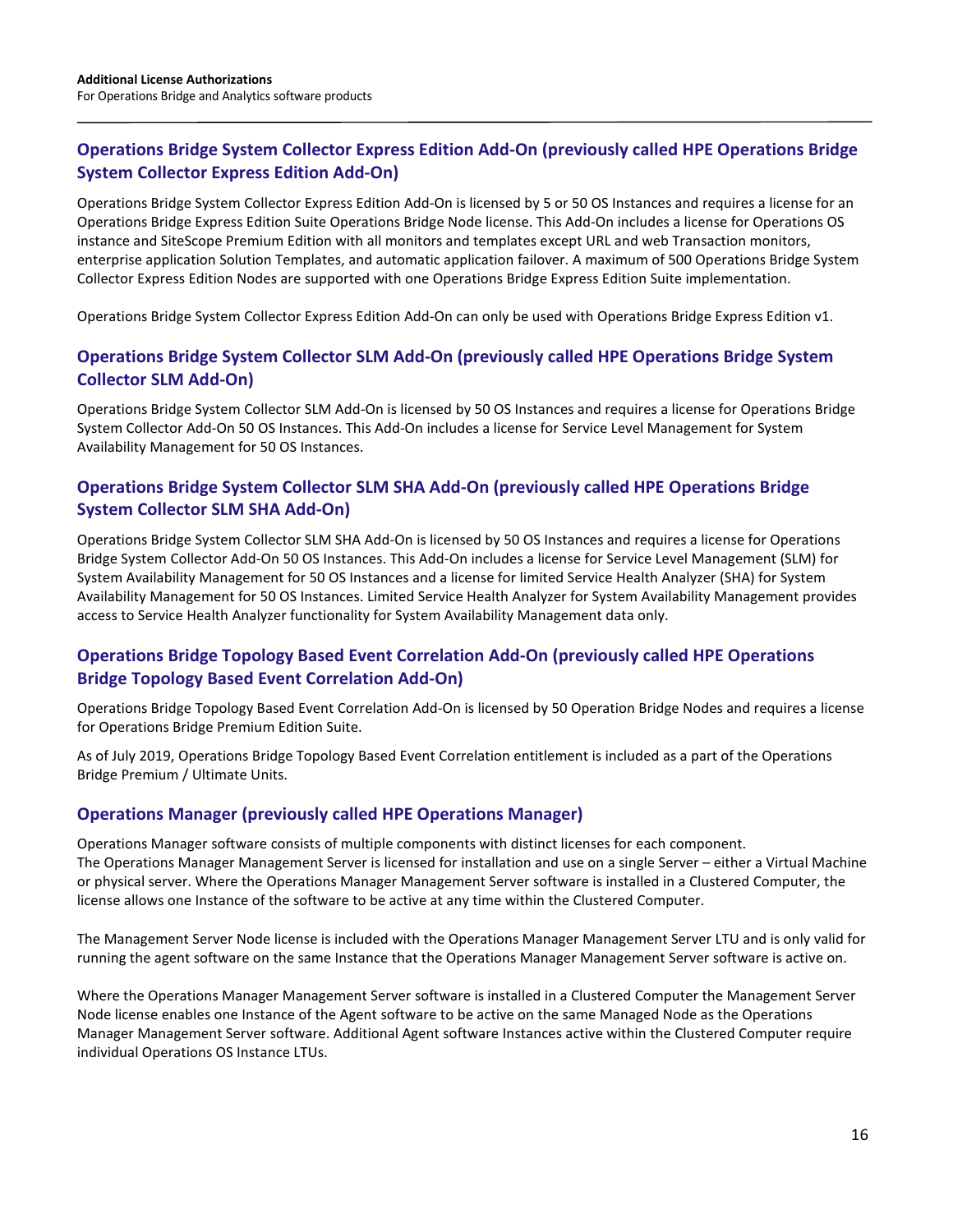Additional licenses are required for:

- **Managed Nodes**: Any additional node managed by the Operations Manager management server requires an additional Operations OS Instance license which entitles the use of Operations Agent and Performance Agent on this OS Instance. In case this node is a single dedicated end-user desktop with no server functions, an Operations OS Instance Desktop license is required for each OS Instance entitling the use of Operations Agent and Performance Agent.
- **Monitored Nodes**: Additional OM/OMi Target Connector licenses are required for each multiple-purpose device that is being monitored using Micro Focus Operations software product. Any interactive OS (interactive meaning that multiple concurrent user sessions are supported either through interactive logins or applications loaded within the OS environment) requires a Target Connector license OR an Operations OS Instance license. This includes systems managed by other event/performance management solutions.
	- Virtualization hypervisors are considered multi-user interactive devices, and require Target Connector licenses OR Operations OS Instances licenses. The hypervisor host and each virtual machine (guest) are counted as separate devices.
	- A Target Connector license is NOT required if an Operations OS Instance license exists for this target device.
	- No Target Connector license is required if the information on the target device is originated from (NOT proxied thru) other Micro Focus monitoring software, for example: SiteScope, Internet Services, Storage Essentials, Systems Insight Manager, NonStop management, Webjetadmin, Procurve monitoring.
- In general, non-interactive, single user, and single-purpose devices do not require a Target Connector license. This includes:
	- Network devices such as hubs, switches, routers, modems, and similar.
	- Presentation and output devices such as signboards, printers, and similar.
	- Intelligent network devices such as load balancers, firewalls and content switches and similar.
	- Dedicated end-user desktops with no server functions.
	- ATMs.

**Note:** These exclusions do not apply to interactive operating systems' supplying these functions (for example, a Linux system that runs iptables) and desktops with server functions (e.g. print servers).

 **Smart Plug-ins**: Additional licenses are required for the installation and use of Operations Smart Plug-ins (SPIs). One SPI license is required for each Application Instance of the underlying application that is monitored by the SPI. In the case of off-node or remote monitoring using the SPI, one Target Connector for SPI license is required for each Application Instance of the underlying application.

The Operations Manager Management Server LTU entitles you to a license each for Reporter and Performance Manager. The Reporter license allows you to install Reporter locally on the management server or remotely on another system. A remote installation is recommended to balance the available resources. Performance Manager has to be installed locally on the Operations Manager Management Server.

#### **Operations Manager i (previously called HPE Operations Manager i)**

The Operations Manager i software product consists of multiple components with distinct licenses for each component.

Operations Manager i Event Management Foundation, Operations Manager i Topology Based Event Correlation, and Monitoring Automation for Composite Applications are licensed for installation and use on a single Server – either a Virtual Machine or physical server.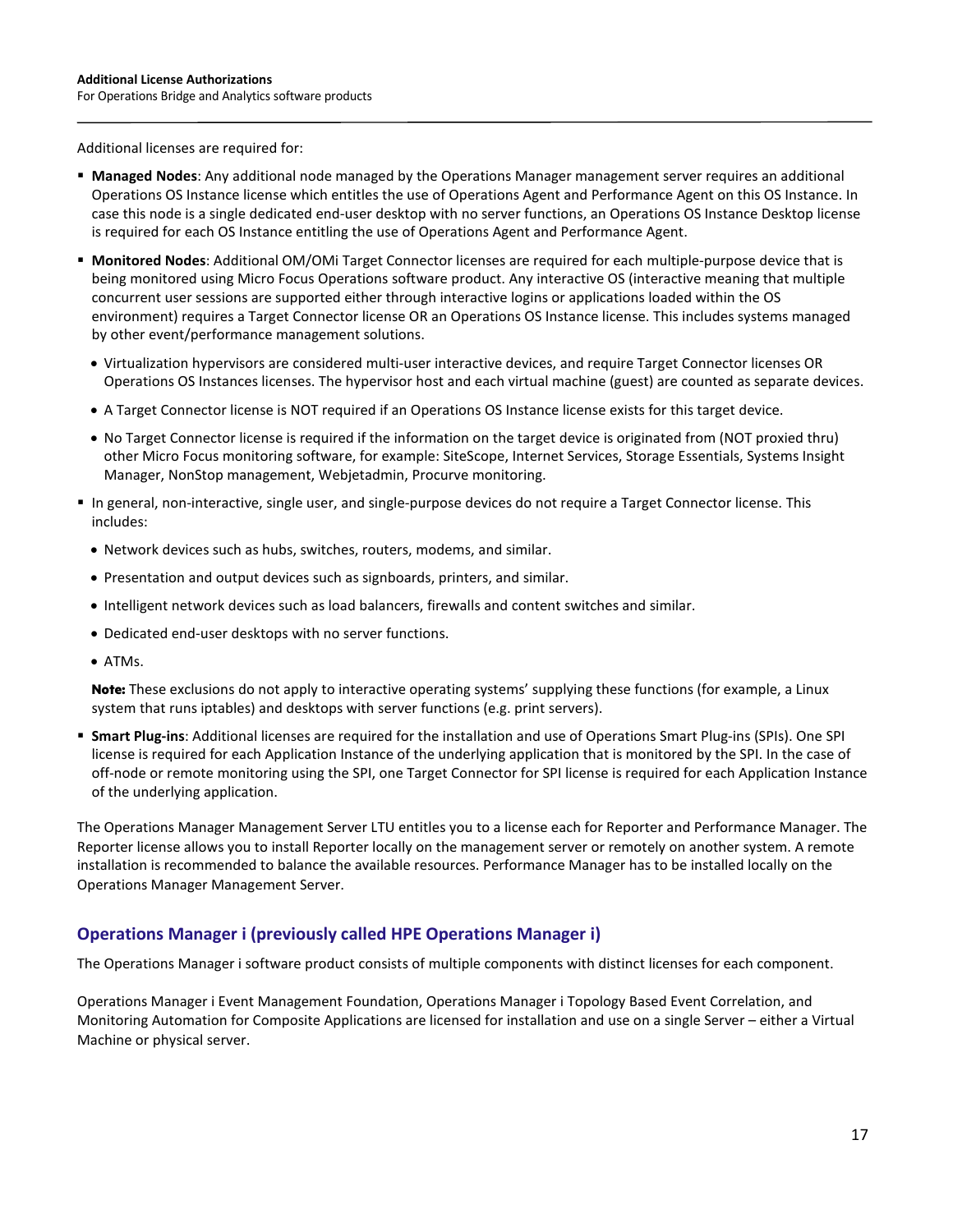For Operations Bridge and Analytics software products

Additional licenses are required for:

- **Managed Nodes**: Any additional node managed by Operations Manager i or the Operations Manager Management Server reporting to Operations Manager i software requires an additional Operations OS Instance license.
- **Monitored Nodes**: Additional Operations Manager i Target Connector licenses are required for each multiple-purpose device that is being monitored using Micro Focus Operations software product. Any interactive OS (interactive meaning that multiple concurrent user sessions are supported either through interactive logins or applications loaded within the OS environment) requires a Target Connector license OR an Operations OS Instance license. This includes systems managed by other event/performance management solutions.
	- Virtualization hypervisors are considered multi-user interactive devices, and require Target Connector licenses or Operations OS Instance licenses. The hypervisor host and each virtual machine (guest) are counted as separate devices.
	- A Target Connector license is NOT required if an Operations OS Instance license exists for this target device.
	- No Target Connector license is required if the information on the target device is originated from (NOT proxied thru) other Micro Focus monitoring software, for example: SiteScope, Internet Services, Storage Essentials, Systems Insight Manager, NonStop management, Webjetadmin, ProCurve monitoring.
- In general, non-interactive, single user, and single-purpose devices do not require a Target Connector license. This includes:
	- Network devices such as hubs, switches, routers, modems, and similar.
	- Presentation and output devices such as signboards, printers, and similar.
	- Intelligent network devices such as load balancers, firewalls and content switches and similar.
	- Dedicated end-user desktops with no server functions.
	- ATMs.

**Note:** These exclusions do not apply to interactive operating systems' supplying these functions (for example, a Linux system that runs iptables) and desktops with server functions (e.g. print server).

- Operations Bridge Management Pack: Additional licenses are required for the installation and use of Operations Bridge Management Pack.
- OMi Management Pack: Additional licenses are required for the installation and use of OMi Management Pack. The OMi Management Pack is available in two editions – Standard and Advanced.

As of July 2019, Operations Manager i (also called Operations Bridge Manager) entitlement is included as a part of the Operations Bridge Premium / Ultimate Units.

#### **Operations OS Instance Advanced (previously called HPE Operations OS Instance Advanced)**

Includes a single license for Operations OS Instance and SiteScope system monitoring for a single OS Instance. Customers using SiteScope 10.x or earlier are licensed for 15 Points. The 15 SiteScope Points must be used on the system they were bought for and can be used for the following monitor types only: CPU, Disk space, Memory, File, Directory, Microsoft Windows event log, Microsoft Windows performance counter, Microsoft Windows Services State, Microsoft Windows Resources, Service, Unix Resources, NonStop Resources, NonStop Event Log, Ping, Port, DHCP.

#### **Operations OS Instance Performance (previously called HPE Operations OS Instance Performance)**

Entitles the use of Performance Agent on one single OS Instance. For use of the Performance Agent on any single dedicated end-user desktop OS instance with no server functions an Operations OS Instance Performance Desktop license is required.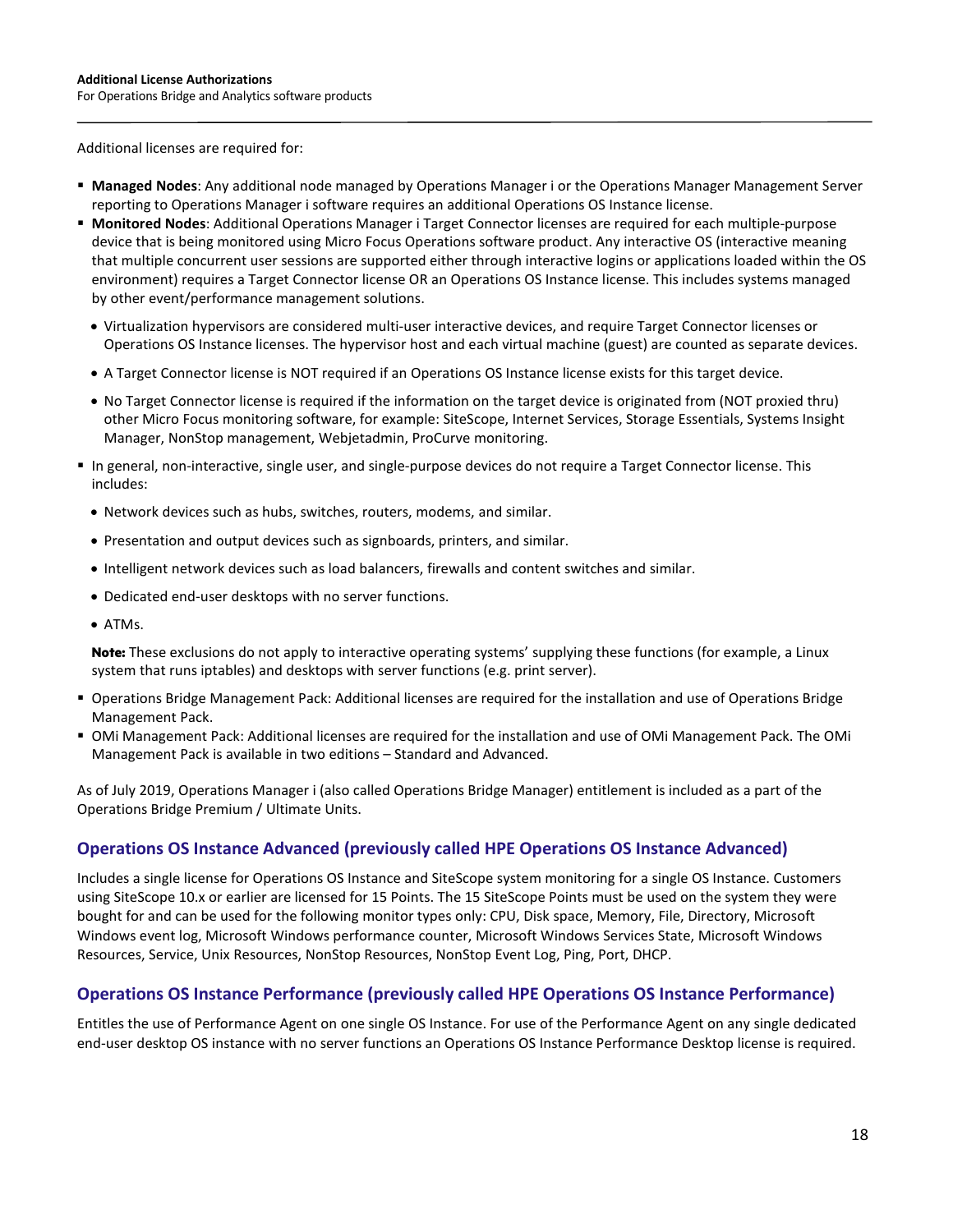## **Operations OS Instance Real Time Add-On (previously called HPE Operations OS Instance Real Time Add-On)**

Includes a single license for Operations OS Instance Real Time Add-On for a single OS Instance. Operations OS Instance Real Time Add-On requires a corresponding Operations OS Instance Advanced LTU or Tier LTU and a licensed version of Performance Manager to view the real time data. Operations OS Instance Real Time Add-On LTU's are allowed to move across physical machines the environment with the node in Real Time. You cannot purchase a Operations OS Instance Real Time Add-On with a Operations OS Instance Performance only.

#### **Operations SPI Instance Advanced (previously called HPE Operations SPI Instance Advanced)**

Includes a single license for Operations SPI Instance and a license for 15 Points of SiteScope. The SiteScope Points must be used only for monitoring the Application Instances for which the SPI Instance Advanced LTU has been purchased. They can be aggregated (e.g., based on the two SPI Instance Advanced LTUs purchased, use up to 30 Points for the second Application Instance and none for the first Application Instance). SiteScope Points cannot be transferred between the various SPIs (e.g., between SPI for Oracle DB and SPI for Sybase DB).

#### **Operations Manager i Management Pack (previously called HPE Operations Manager i Management Pack)**

Operations Manager i (OMi) Management Pack is available in Standard or Advanced Editions. It includes a single license for OMi Management Pack Standard/Advanced OS Instance and a license for 15 Points of SiteScope. The SiteScope Points must be used only for monitoring Applications licensed by the specific OMi Management Pack Standard/Advanced Edition. They can be aggregated (e.g. based on the two OMi Management Pack Standard Edition purchased, 30 Points can be used for the second OS Instance and none for the first OS Instance). SiteScope Points cannot be transferred between the different editions of the OMi Management Packs (e.g. between OMi Management Pack Standard and Advanced).

#### **Performance Manager (previously called HPE Performance Manager)**

Performance Manager is licensed for installation and use on a single computer – either a Virtual Machine or physical server.

## **Real User Monitor, Real User Monitor Premium Edition, Real User Monitor Ultimate Edition (previously called HPE Real User Monitor, HPE Real User Monitor Premium Edition, HPE Real User Monitor Ultimate Edition)**

Real User Monitor, Real User Monitor Premium Edition and Real User Monitor Ultimate Edition are licensed by Probe. The RUM Probe includes basic TCP/IP monitoring capabilities. This probe is designed for a system with 2 CPUs with 2 cores each, and 4 gigabytes of RAM. The maximum capacity for this probe is 800 megabits per second of TCP traffic. The configured capacity for the Real User Monitor SPI for Applications monitoring HTTP using a RUM Probe, with 10 RUM Text Pattern Events and RUM Snapshot on Event configured is 55 megabits per second. For HTTP/S with the same configuration 45 megabits per second is the expected maximum capacity limit. Real User Monitor SPI for Applications requires a Real User Monitor Probe license for each Real User Monitor SPI for Applications. The capacity of the Real User Monitor SPI for Applications is limited by the type of Real User Monitor Probe used with the selected Real User Monitor SPI for Applications user defined configuration.

As of December 2013, Real User Monitor is offered in the following editions:

- **Premium Edition includes one Probe and Real User Monitor SPI for Applications.**
- Ultimate Edition includes one Probe, Real User Monitor SPI for Applications Service Level Management for Real User Monitor and limited Service Health Analyzer for Real User Monitor. Limited Service Health Analyzer for Real User Monitor provides access to Service Health analyzer functionality for Real user Monitor data only.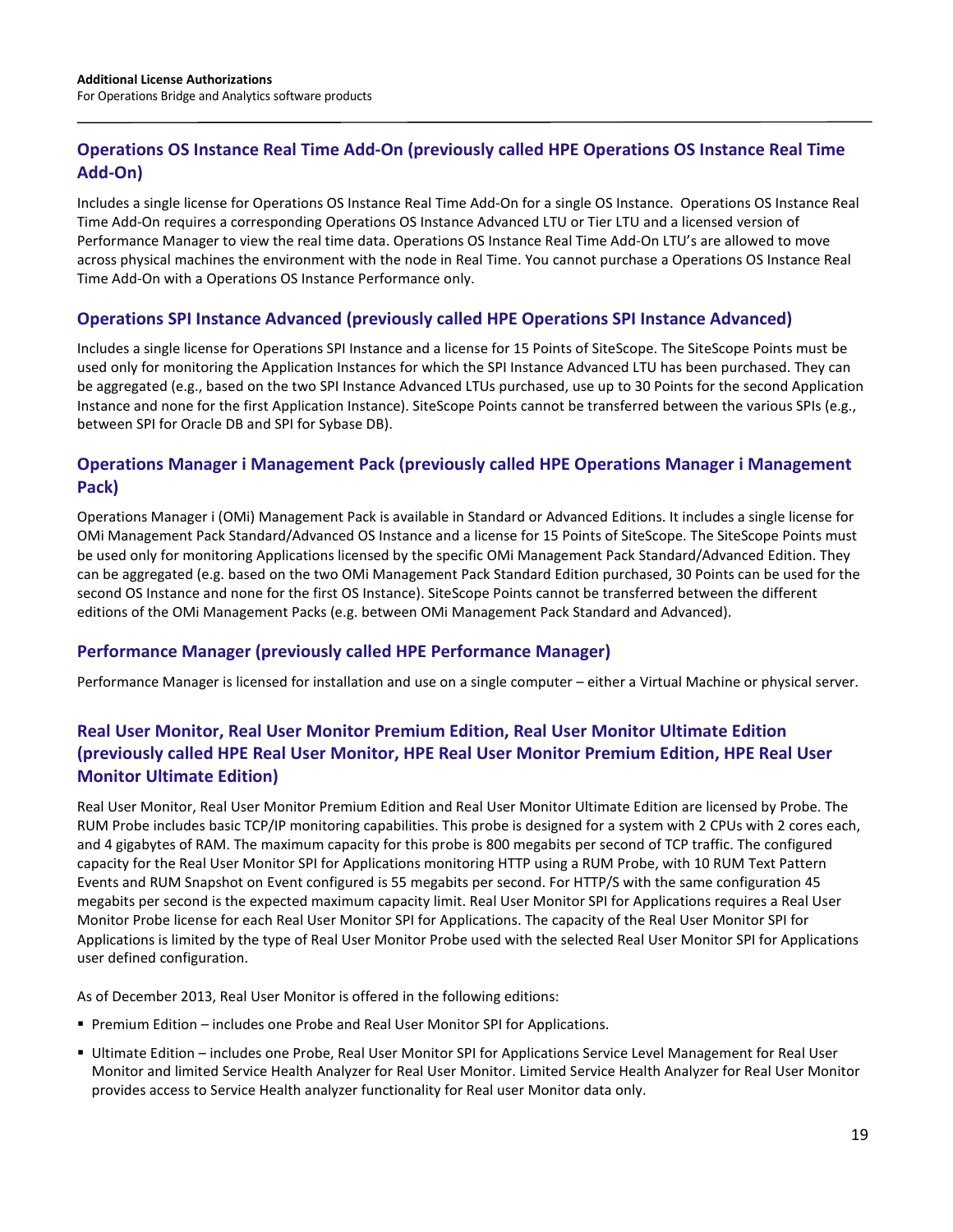Real User Monitor Applications Advanced is only licensed to customers who purchased such licenses prior to December 1, 2013 and includes one license each for Real User Monitor Probe, Real User Monitor SPI for Applications, Service Level Management for Real User Monitor SPI for Applications, and Problem Isolation for Real User Monitor SPI for Applications.

Real User Monitor Applications Advanced with Service Level Management is only licensed to customers who purchased such licenses prior to December 1, 2013 and includes one license each for Real User Monitor Probe, Real User Monitor SPI for Applications and Service Level Management for Real User Monitor SPI for Applications.

As of July 2019, Real User Monitor capability is licensed as a part of the Operations Bridge Premium / Ultimate Units. 1 million Page Views per month for website monitoring requires 1 Operations Bridge Premium / Ultimate Unit Licenses. 1000 Monthly Active Users for mobile monitoring requires 1 Operations Bridge Premium / Ultimate Unit Licenses.

#### **Reporter (previously called HPE Reporter)**

Reporter is licensed for installation and use on a single computer – either a Virtual Machine or physical server.

#### **Service Health Analyzer (previously called HPE Service Health Analyzer)**

Service Health Analyzer is licensed by Operations Management Node.

## **SiteScope, SiteScope Premium Edition and SiteScope Ultimate Edition (previously called HPE SiteScope, HPE SiteScope Premium Edition and HPE SiteScope Ultimate Edition)**

SiteScope Points license is limited to use on one SiteScope server only. SiteScope licensed for load testing purposes shall be used only for the testing function originally licensed. You must have a separate license in order to use SiteScope for production monitoring. SiteScope Enterprise Application Monitors and Solution Templates can be used on multiple SiteScope servers when located in the same physical site. Enterprise Application Monitors include the following optional monitors: Com+, Web Script, WebSphere. MQ and EMS. Enterprise Application Monitors and Solution Templates do consume SiteScope Points but do NOT include SiteScope licenses. You must have a separate license for SiteScope.

Integration monitors (also known as EMS monitors) are an exception and do NOT consume SiteScope Points but rather require licensing of BAC- SAM Upg/EMS Point for each configuration item (CI) which is reported to BAC via the monitors. Operations Manager and Service Manager Integration monitors do not require "BAC- SAM Upg/EMS" Points.

SiteScope Premium Edition and SiteScope Ultimate Edition are licensed by Operating System Instance, URL, and Transaction. Licenses for these editions cannot be mixed within a single Instance of SiteScope.

As of November 2014, SiteScope is offered in the following editions:

#### **Premium Edition**

- Operating System Instance license includes System Availability Management, all SiteScope Solution Templates, and SiteScope Application Monitors for COM+ and WebSphere MQ.
- URL license includes monitors of the following type: URL, URL Content, URL List, URL Sequence, Web Service, Link Check, XML Metrics, where each URL or URL step is counted as a single unit.
- Transaction license includes the SiteScope WebScript Application Monitor (note: as with previous versions of SiteScope, SiteScope WebScript Application Monitor metrics cannot be integrated with Business Service Management).

#### **Ultimate Edition**

 Operating System Instance license includes all components of SiteScope Premium Edition plus Service Level Management for System Availability Management and limited Service Health Analyzer for System Availability Management. Limited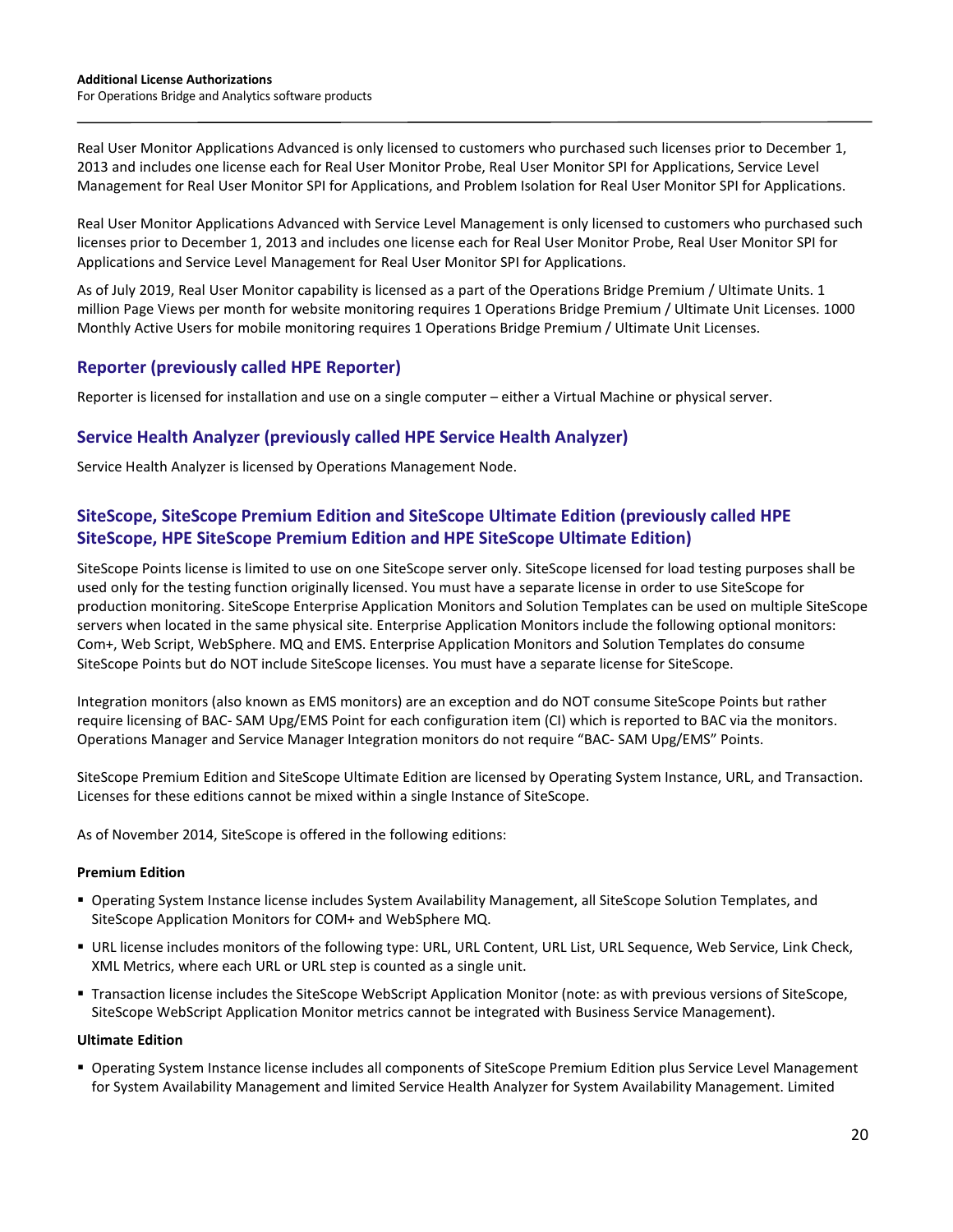Service Health Analyzer for System Availability Management provides access to Service Health Analyzer functionality for System Availability Management data only.

 URL license includes all components of the SiteScope Premium Edition plus Service Level Management for System Availability Management and limited Service Health Analyzer for System Availability Management. Limited Service Health Analyzer for System Availability Management provides access to Service Health Analyzer functionality for System Availability Management data only.

As of July 2019, SiteScope is licensed as a part of the Operations Bridge Express or Premium or Ultimate Units.

- 1 OS Instance of the Monitored Node requires 1 Operations Bridge Express or Premium or Ultimate Unit License.
- 5 Transactions monitored using SiteScope require 1 Operations Bridge Express or Premium or Ultimate Unit License.
- 10 services (i.e. URL, ping, port, DNS, FTP, SNMP, SNMP Trap, browsable SNMP, or network bandwidth monitoring) require 1 Operations Bridge Express or Premium or Ultimate Unit License.

#### **Operations Bridge Suite Express Edition V2**

Operations Bridge Suite Express Edition V2 is licensed by Operations Bridge Node, the SiteScope entitlement will be restricted to use on above licensed Operations Bridge Nodes as below:

- Includes all SiteScope Solution Templates, and SiteScope Application Monitors for COM+ and WebSphere MQ.
- Includes monitors of the following type: URL, URL Content, URL List, URL Sequence, Web Service, Link Check, XML Metrics
- URL entitlement is limited to 5 URLs for every Operations Bridge Node.

The following Operations Bridge Suite Express Edition Add-ons are NOT available for Operations Bridge Express Edition V2

- **Derations Bridge Express Edition Management Pack**
- Operations Bridge System Collector Express Edition Add-On
- **Operations Bridge Business Value Dashboard Add-On**

#### **Operations Bridge and Analytics Suite offerings**

| <b>Suite</b>                                                      | <b>Offering includes</b>                                                                                                                                                                                                                                                                                                                                                            |
|-------------------------------------------------------------------|-------------------------------------------------------------------------------------------------------------------------------------------------------------------------------------------------------------------------------------------------------------------------------------------------------------------------------------------------------------------------------------|
| <b>Operations Bridge Express</b><br>Edition Suite -<br>5 Pack     | 1 Operations Manager i Event Management Foundation 5 Pack Operations Bridge Nodes;<br>٠<br>Restrictions apply: Database support is limited to PostgreSQL and a maximum of 2000 Operations<br>Bridge Nodes are supported with one Operations Bridge Express Edition Suite implementation.<br>1 Monitoring Automation for Composite Applications 5 Pack Operations Bridge Nodes.<br>٠ |
| <b>Operations Bridge Express</b><br>Edition Suite -<br>50 Pack    | 1 Operations Manager i Event Management Foundation 50 Pack Operations Bridge Nodes;<br>Restrictions apply: Database support is limited to PostgreSQL and a maximum of 2000 Operations<br>Bridge Nodes are supported with one Operations Bridge Express Edition Suite implementation.<br>1 Monitoring Automation for Composite Applications 50 Pack Operations Bridge Nodes.         |
| <b>Operations Bridge Suite</b><br>Express Edition V2 - 5 Pack     | 1 SiteScope Solution Templates, WebSphere MQ, and COM+ Application Monitors 5 Pack Operations<br>٠<br>Bridge Nodes.<br>5 SiteScope URL including URL Content, URL List, URL Sequence, Web Service, Link Check, XML Metrics<br>٠<br>per Operations Bridge Node.                                                                                                                      |
| <b>Operations Bridge Suite</b><br>Express Edition V2 - 50<br>Pack | 1 SiteScope Solution Templates, WebSphere MQ, and COM+ Application Monitors 50 Pack Operations<br>٠<br>Bridge Nodes.<br>5 SiteScope URL including URL Content, URL List, URL Sequence, Web Service, Link Check, XML Metrics<br>٠<br>per Operations Bridge Node.                                                                                                                     |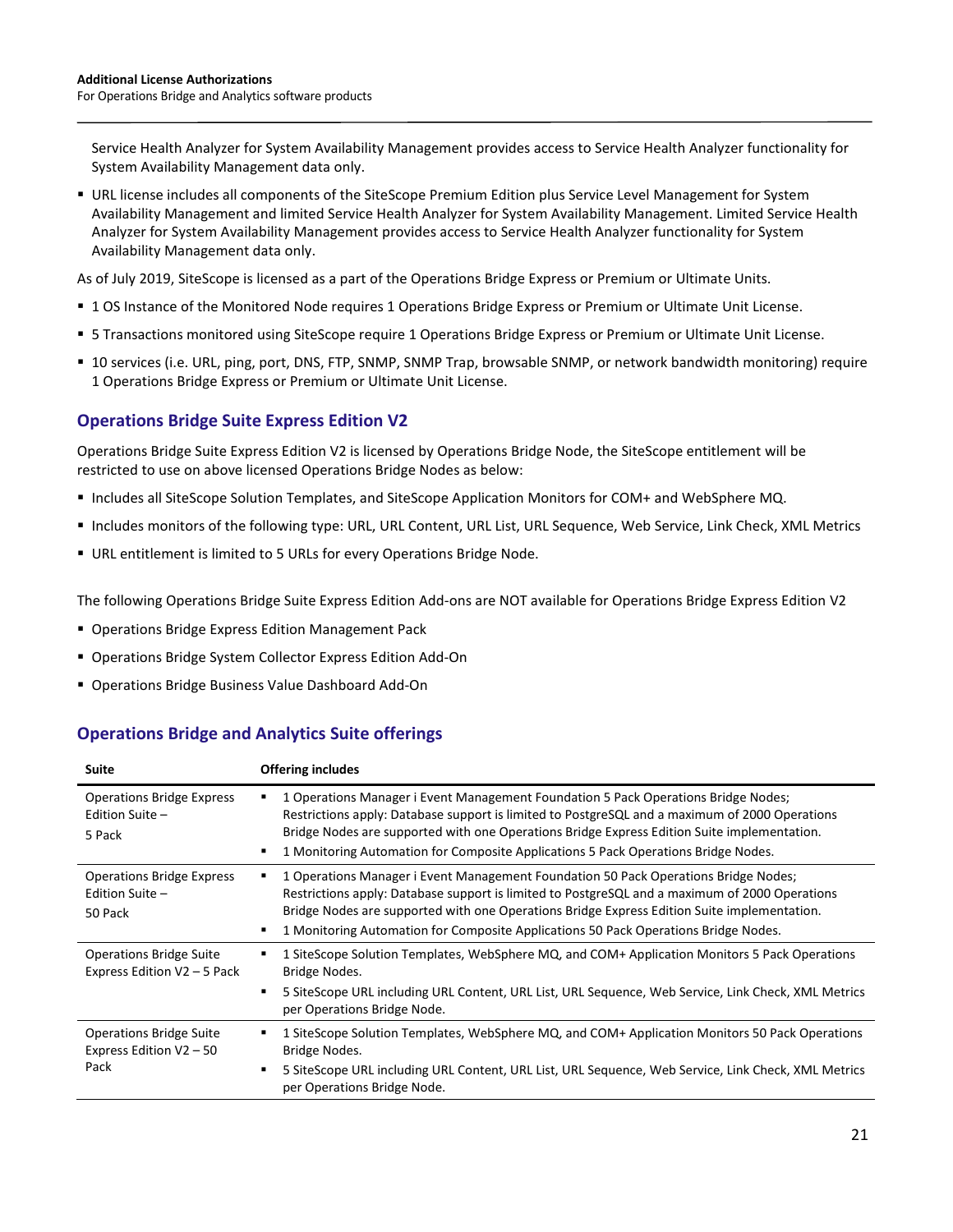| <b>Suite</b>                                                       | <b>Offering includes</b>                                                                                                                                                                                                                                                                                                                                                                                                                                                                     |
|--------------------------------------------------------------------|----------------------------------------------------------------------------------------------------------------------------------------------------------------------------------------------------------------------------------------------------------------------------------------------------------------------------------------------------------------------------------------------------------------------------------------------------------------------------------------------|
| <b>Operations Bridge Express</b><br><b>Edition 1 Unit Software</b> | Operations Bridge Express Edition Unit Software includes the following capabilities and is licensed by<br><b>Operations Bridge Unit:</b>                                                                                                                                                                                                                                                                                                                                                     |
|                                                                    | Includes all SiteScope Solution Templates, and SiteScope Application Monitors for COM+ and<br>WebSphere MQ.                                                                                                                                                                                                                                                                                                                                                                                  |
|                                                                    | Includes monitors of the following type: URL, URL Content, URL List, URL Sequence, Web Service, Link<br>٠<br>Check, XML Metrics                                                                                                                                                                                                                                                                                                                                                              |
|                                                                    | URL and WebScript Transaction monitoring<br>٠                                                                                                                                                                                                                                                                                                                                                                                                                                                |
| <b>Operations Bridge</b>                                           | 1 Operations Manager i Event Management Foundation 5 Pack Operations Bridge Nodes.<br>٠                                                                                                                                                                                                                                                                                                                                                                                                      |
| Premium Edition Suite -                                            | 1 Monitoring Automation for Composite Applications 5 Pack Operations Bridge Nodes.<br>٠                                                                                                                                                                                                                                                                                                                                                                                                      |
| 5 Node Pack                                                        | 1 Operations Bridge Reporter (previously called HPE Operations Bridge Reporter and HPE Service<br>٠<br>Heath Reporter) Standard 5 Pack Operations Bridge Nodes.                                                                                                                                                                                                                                                                                                                              |
|                                                                    | 1 Business Value Dashboard per 1000 Operations Bridge Nodes (for Operations Manager i 10.10 and<br>٠<br>higher).                                                                                                                                                                                                                                                                                                                                                                             |
| <b>Operations Bridge</b>                                           | 1 Operations Manager i Event Management Foundation 50 Pack Operations Bridge Nodes.<br>٠                                                                                                                                                                                                                                                                                                                                                                                                     |
| Premium Edition Suite -                                            | 1 Monitoring Automation for Composite Applications 50 Pack Operations Bridge Nodes.<br>٠                                                                                                                                                                                                                                                                                                                                                                                                     |
| 50 Node Pack                                                       | 1 Operations Bridge Reporter (previously called HPE Operations Bridge Reporter and HPE Service<br>٠<br>Heath Reporter) Standard 50 Pack Operations Bridge Nodes.                                                                                                                                                                                                                                                                                                                             |
|                                                                    | 1 Business Value Dashboard per 1000 Operations Bridge Nodes (for Operations Manager i 10.10 and<br>٠<br>higher).                                                                                                                                                                                                                                                                                                                                                                             |
| <b>Operations Bridge</b><br>Premium Edition 1 Unit                 | Operations Bridge Premium Edition Unit Software includes the following capabilities and is licensed by<br><b>Operations Bridge Unit</b>                                                                                                                                                                                                                                                                                                                                                      |
| Software                                                           | Includes all SiteScope Solution Templates, and SiteScope Application Monitors for COM+ and<br>WebSphere MQ.                                                                                                                                                                                                                                                                                                                                                                                  |
|                                                                    | Includes monitors of the following type: URL, URL Content, URL List, URL Sequence, Web Service, Link<br>٠<br>Check, XML Metrics                                                                                                                                                                                                                                                                                                                                                              |
|                                                                    | URL and WebScript Transaction monitoring<br>٠                                                                                                                                                                                                                                                                                                                                                                                                                                                |
|                                                                    | Operations OS Instance, Operations OS instance Real-time Add-On for Agent based monitoring<br>٠                                                                                                                                                                                                                                                                                                                                                                                              |
|                                                                    | Management Pack for Application Monitoring<br>٠                                                                                                                                                                                                                                                                                                                                                                                                                                              |
|                                                                    | <b>Operations Manager i Event Management Foundation</b><br>٠                                                                                                                                                                                                                                                                                                                                                                                                                                 |
|                                                                    | Monitoring Automation for Composite Applications<br>٠                                                                                                                                                                                                                                                                                                                                                                                                                                        |
|                                                                    | Operations Bridge Reporter (previously called HPE Operations Bridge Reporter and HPE Service Heath<br>٠<br>Reporter) Standard                                                                                                                                                                                                                                                                                                                                                                |
|                                                                    | <b>Business Value Dashboard</b>                                                                                                                                                                                                                                                                                                                                                                                                                                                              |
|                                                                    | <b>Topology Based Event Correlation</b>                                                                                                                                                                                                                                                                                                                                                                                                                                                      |
|                                                                    | Vertica license included only for Operations Bridge versions 2020.08 and later                                                                                                                                                                                                                                                                                                                                                                                                               |
|                                                                    | Use of an embedded Vertica data storage component with a limit of 20 TB. Storage is measured in<br>O<br>Raw Data Size for data stored in Vertica and Licensee is permitted to load, store and analyze data<br>intended only for the delivery of capabilities and functions specific to the Operations Bridge Suite<br>software products.                                                                                                                                                     |
|                                                                    | End-customer's third-party tools are permitted to access data stored in Vertica but data may not<br>$\circ$<br>be loaded or used for purposes other than as described.                                                                                                                                                                                                                                                                                                                       |
|                                                                    | An additional Vertica Expansion license is required for additional data capacity. Each Vertica<br>$\circ$<br>Expansion Add-on license permits ITOM product licenses to divide the Add-on aggregate capacity<br>as required within a single ITOM product or across multiple ITOM products for a given Vertica<br>cluster, within the usage guidelines as listed above. The Vertica Expansion Add-On SKU for Micro<br>Focus ITOM Products is only available for Vertica version 9.1 or higher. |
|                                                                    | <b>Business Process Monitor for Synthetic Transaction Monitoring</b><br>٠                                                                                                                                                                                                                                                                                                                                                                                                                    |
|                                                                    | <b>Real User Monitor</b><br>٠                                                                                                                                                                                                                                                                                                                                                                                                                                                                |
|                                                                    | Diagnostics<br>٠                                                                                                                                                                                                                                                                                                                                                                                                                                                                             |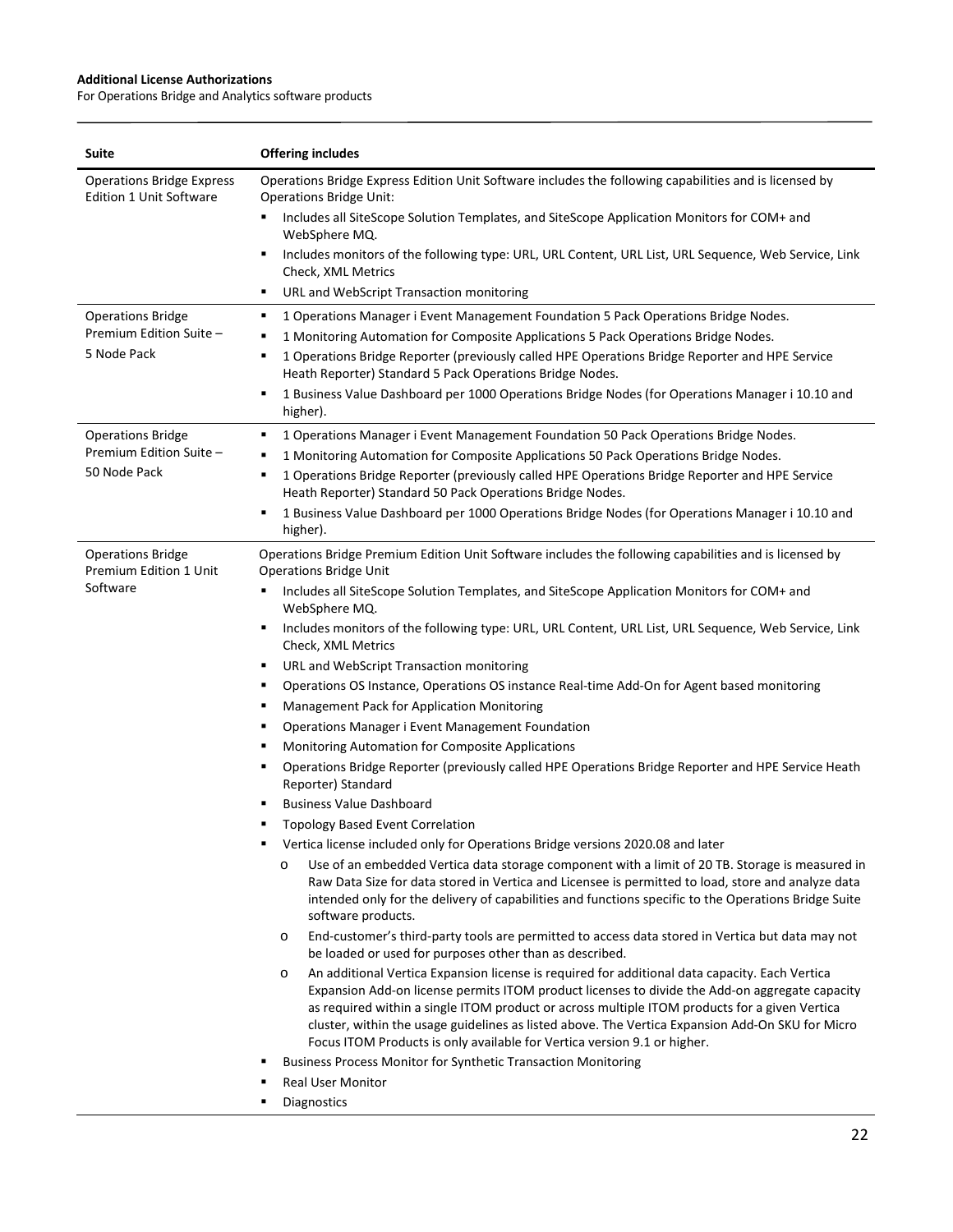| Suite                                                                       | <b>Offering includes</b>                                                                                                                                                                                                                                                                                                                                                                                                                                                                                                                                                                                                                                                                                                                                                                                                                                                                                                                                                                                                                                                                                                                                                                                                                                                                                                                                                                                                                                                                                                                                                                                                                                                                                                                                                                                                                                                                                                                                                                                                                                                                                                                                                                 |
|-----------------------------------------------------------------------------|------------------------------------------------------------------------------------------------------------------------------------------------------------------------------------------------------------------------------------------------------------------------------------------------------------------------------------------------------------------------------------------------------------------------------------------------------------------------------------------------------------------------------------------------------------------------------------------------------------------------------------------------------------------------------------------------------------------------------------------------------------------------------------------------------------------------------------------------------------------------------------------------------------------------------------------------------------------------------------------------------------------------------------------------------------------------------------------------------------------------------------------------------------------------------------------------------------------------------------------------------------------------------------------------------------------------------------------------------------------------------------------------------------------------------------------------------------------------------------------------------------------------------------------------------------------------------------------------------------------------------------------------------------------------------------------------------------------------------------------------------------------------------------------------------------------------------------------------------------------------------------------------------------------------------------------------------------------------------------------------------------------------------------------------------------------------------------------------------------------------------------------------------------------------------------------|
| <b>Operations Bridge Ultimate</b><br>Edition Suite -<br>50 Pack             | 1 Operations Manager i Event Management Foundation 50 Pack Operations Bridge Nodes.<br>٠<br>1 Monitoring Automation for Composite Applications 50 Pack Operations Bridge Nodes.<br>٠<br>1 Operations Bridge Reporter (previously called HPE Operations Bridge Reporter and HPE Service<br>٠<br>Heath Reporter) Advanced 50 Pack Operations Bridge Nodes.<br>1 Service Health Analyzer 50 Pack Operations Bridge Nodes.<br>٠<br>1 Operations Analytics Express Edition (previously called HPE Operations Analytics Express Edition and<br>٠<br>HPE Operations Log Intelligence) 50 Pack Operations Bridge Nodes.<br>1 Operations Orchestration 50 Pack Operations Bridge Nodes.<br>٠<br>1 Operations Bridge Topology Based Event Correlation Add-On 50 Pack Operations Bridge Nodes.<br>٠<br>1 Business Value Dashboard per 100 Operations Bridge Nodes (for Operations Manager i 10.10 and<br>٠<br>higher).                                                                                                                                                                                                                                                                                                                                                                                                                                                                                                                                                                                                                                                                                                                                                                                                                                                                                                                                                                                                                                                                                                                                                                                                                                                                              |
| <b>Operations Bridge Ultimate</b><br>Edition Suite version $2 - 50$<br>Pack | 1 Operations Manager i Event Management Foundation 50 Pack Operations Bridge Nodes.<br>٠<br>1 Monitoring Automation for Composite Applications 50 Pack Operations Bridge Nodes.<br>٠<br>1 Operations Bridge Reporter (previously called HPE Operations Bridge Reporter and HPE Service<br>٠<br>Heath Reporter) Advanced 50 Pack Operations Bridge Nodes.<br>1 Operations Orchestration 50 Pack Operations Bridge Nodes.<br>٠<br>1 Operations Bridge Topology Based Event Correlation Add-On 50 Pack Operations Bridge Nodes.<br>٠<br>1 Operations Analytics Ultimate Edition 50 Pack Operations Bridge Nodes.<br>٠<br>1 Business Value Dashboard per 100 Operations Bridge Nodes (for Operations Manager i 10.10 and<br>higher).                                                                                                                                                                                                                                                                                                                                                                                                                                                                                                                                                                                                                                                                                                                                                                                                                                                                                                                                                                                                                                                                                                                                                                                                                                                                                                                                                                                                                                                         |
| <b>Operations Bridge Ultimate</b><br>Edition Suite version $3 - 50$<br>Pack | 1 Operations Manager i Event Management Foundation 50 Pack Operations Bridge Nodes.<br>٠<br>1 Monitoring Automation for Composite Applications 50 Pack Operations Bridge Nodes.<br>٠<br>1 Operations Bridge Reporter (previously called HPE Operations Bridge Reporter and HPE Service<br>٠<br>Heath Reporter) Advanced 50 Pack Operations Bridge Nodes.<br>1 Operations Orchestration 50 Pack Operations Bridge Nodes (limited to be used on a licensed<br>٠<br>Operations Bridge Node. This usage is restricted for the monitoring use case i.e. to drive remediation<br>actions detected in Operations Bridge or configure the Operations Bridge monitoring system. For<br>other use cases such as general purpose IT Process Orchestration and Hybrid IT automation,<br>customers can either purchase Hybrid Cloud Management Suite or Hybrid IT Operations Orchestration<br>Add-On).<br>1 Operations Bridge Topology Based Event Correlation Add-On 50 Pack Operations Bridge Nodes.<br>1 Operations Analytics Ultimate Edition 50 Pack Operations Bridge Nodes (for licenses sold until<br>٠<br>January 15, 2017).<br>1 Operations Bridge Analytics Edition 50 Pack Operations Bridge Nodes (for licenses sold as of January<br>16, 2017).<br>1 Business Value Dashboard per 100 Operations Bridge Nodes (for Operations Manager i 10.10 and<br>٠<br>higher).<br>1 Cloud Optimizer Premium Edition 50 Pack Operations Bridge Nodes.<br>٠<br>1 Operational Discovery for 50 OS Instances. Operational Discovery licensing depends on the version<br>٠<br>of Universal Discovery in use. Please refer to the Operational Discovery section in Operations Bridge<br>product documentation.<br>2 Universal CMDB Automated Service Modeling Mapped Service (as of Universal Discovery version<br>٠<br>10.32, Universal CMDB Automated Service Modeling is no longer licensed separately; functionality will<br>be included in Universal Discovery).<br>Vulnerability Scanning for 50 OSIs. This capability is delivered with DCA - Data Center Automation (for<br>٠<br>Operations Bridge Ultimate 2020.08 and higher). No other DCA capabilities are included with this<br>entitlement. |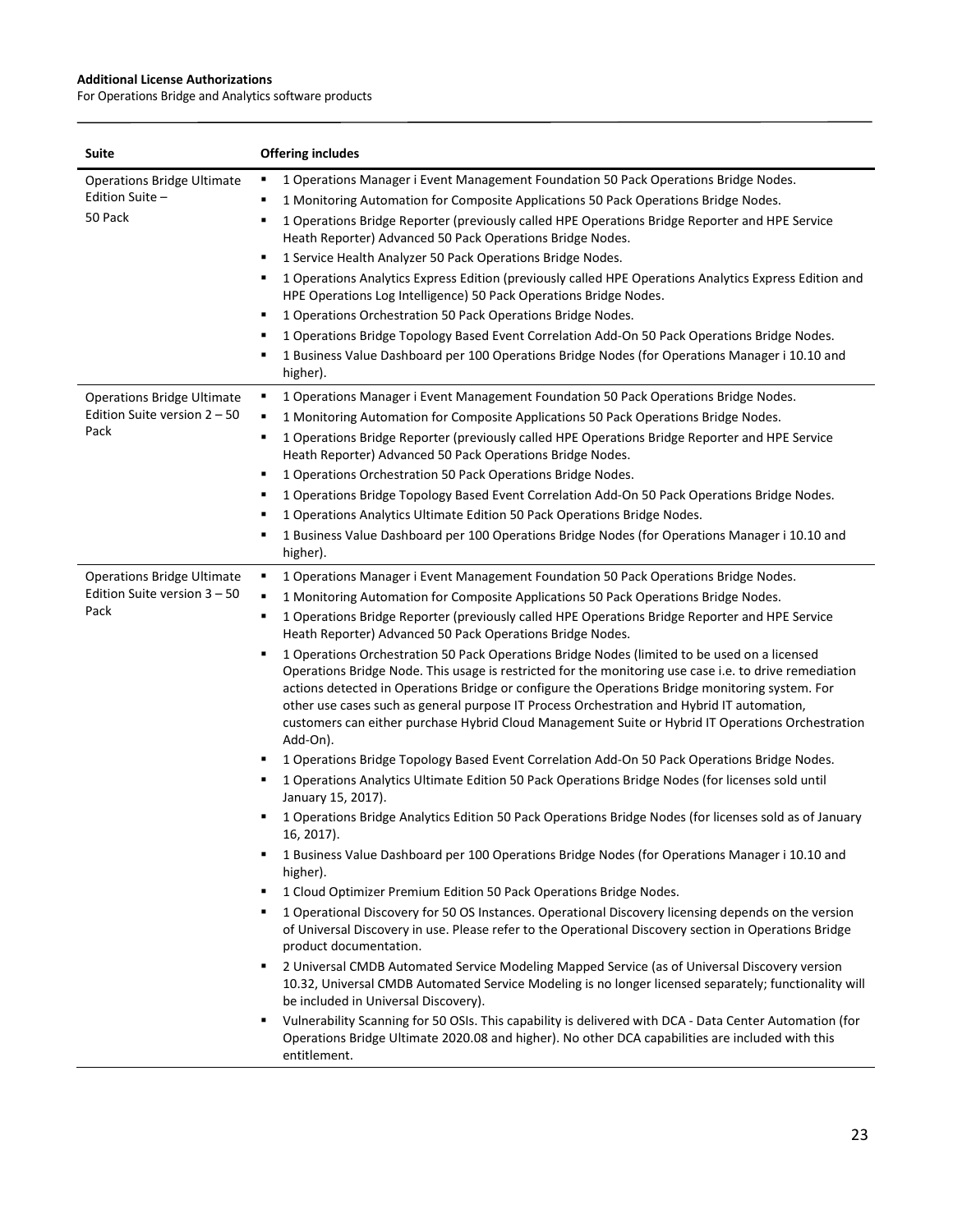| <b>Suite</b>                                                        | <b>Offering includes</b>                                                                                                                                                                                                                                                                                                                                                                                                                                                                                                          |
|---------------------------------------------------------------------|-----------------------------------------------------------------------------------------------------------------------------------------------------------------------------------------------------------------------------------------------------------------------------------------------------------------------------------------------------------------------------------------------------------------------------------------------------------------------------------------------------------------------------------|
| <b>Operations Bridge Ultimate</b><br><b>Edition 1 Unit Software</b> | Operations Bridge Ultimate Edition Unit Software includes the following capabilities and is licensed by<br><b>Operations Bridge Unit</b>                                                                                                                                                                                                                                                                                                                                                                                          |
|                                                                     | Sitescope 1 OSI, Includes all SiteScope Solution Templates, and SiteScope Application Monitors for<br>COM+ and WebSphere MQ.                                                                                                                                                                                                                                                                                                                                                                                                      |
|                                                                     | Includes monitors of the following type: URL, URL Content, URL List, URL Sequence, Web Service, Link<br>Е<br>Check, XML MetricsURL and Webscript Transaction monitoring                                                                                                                                                                                                                                                                                                                                                           |
|                                                                     | Operations OS Instance, Operations OS instance Real-time Add-On for Agent based monitoring<br>п                                                                                                                                                                                                                                                                                                                                                                                                                                   |
|                                                                     | Management Pack for Application Monitoring<br>Е                                                                                                                                                                                                                                                                                                                                                                                                                                                                                   |
|                                                                     | <b>Operations Manager i Event Management Foundation</b><br>Е                                                                                                                                                                                                                                                                                                                                                                                                                                                                      |
|                                                                     | Monitoring Automation for Composite Applications<br>Е                                                                                                                                                                                                                                                                                                                                                                                                                                                                             |
|                                                                     | Operations Bridge Reporter (previously called HPE Operations Bridge Reporter and HPE Service Heath<br>Е<br>Reporter) Advanced                                                                                                                                                                                                                                                                                                                                                                                                     |
|                                                                     | Business Value Dashboard Operations Bridge Topology Based Event Correlation<br>٠                                                                                                                                                                                                                                                                                                                                                                                                                                                  |
|                                                                     | Vertica license included only for Operations Bridge versions 2020.08 and later<br>Е                                                                                                                                                                                                                                                                                                                                                                                                                                               |
|                                                                     | Use of an embedded Vertica data storage component with a limit of 20 TB. Storage is measured in<br>$\circ$<br>Raw Data Size for data stored in Vertica and Licensee is permitted to load, store and analyze data<br>intended only for the delivery of capabilities and functions specific to the Operations Bridge Suite<br>software products.                                                                                                                                                                                    |
|                                                                     | End-customer's third-party tools are permitted to access data stored in Vertica but data may not<br>O<br>be loaded or used for purposes other than as described.                                                                                                                                                                                                                                                                                                                                                                  |
|                                                                     | An additional Vertica Expansion license is required for additional data capacity. Each Vertica<br>O<br>Expansion Add-on license permits ITOM product licenses to divide the Add-on aggregate capacity<br>as required within a single ITOM product or across multiple ITOM products for a given Vertica<br>cluster, within the usage guidelines as listed above. The Vertica Expansion Add-On SKU for Micro<br>Focus ITOM Products is only available for Vertica version 9.1 or higher                                             |
|                                                                     | Business Process Monitor for Synthetic Transaction Monitoring<br>٠                                                                                                                                                                                                                                                                                                                                                                                                                                                                |
|                                                                     | <b>Real User Monitor</b><br>Е                                                                                                                                                                                                                                                                                                                                                                                                                                                                                                     |
|                                                                     | <b>Diagnostics</b><br>Е                                                                                                                                                                                                                                                                                                                                                                                                                                                                                                           |
|                                                                     | Cloud Optimizer Premium Edition<br>Е                                                                                                                                                                                                                                                                                                                                                                                                                                                                                              |
|                                                                     | <b>Operations Bridge Analytics Ultimate Edition</b><br>٠                                                                                                                                                                                                                                                                                                                                                                                                                                                                          |
|                                                                     | Operations Orchestration for 1 Operations Bridge Managed Node (limited to be used on a licensed<br>п<br>Operations Bridge Units; this usage is restricted for the monitoring use case i.e. to drive remediation<br>actions detected in Operations Bridge or configure the Operations Bridge monitoring system. For<br>other use cases such as general purpose IT Process Orchestration and Hybrid IT automation,<br>customers can either purchase Hybrid Cloud Management Suite or Hybrid IT Operations Orchestration<br>Add-On). |
|                                                                     | Operational Discovery for 1 OS Instance. Operational Discovery licensing depends on the version of<br>٠<br>Universal Discovery in use. Please refer to the Operational Discovery section in Operations Bridge<br>product documentation.                                                                                                                                                                                                                                                                                           |
|                                                                     | Vulnerability Scanning for 1 OS Instance. This capability is delivered with DCA - Data Center<br>٠<br>Automation (for Operations Bridge Ultimate 2020.08 and higher). No other DCA capabilities are<br>included with this entitlement.                                                                                                                                                                                                                                                                                            |